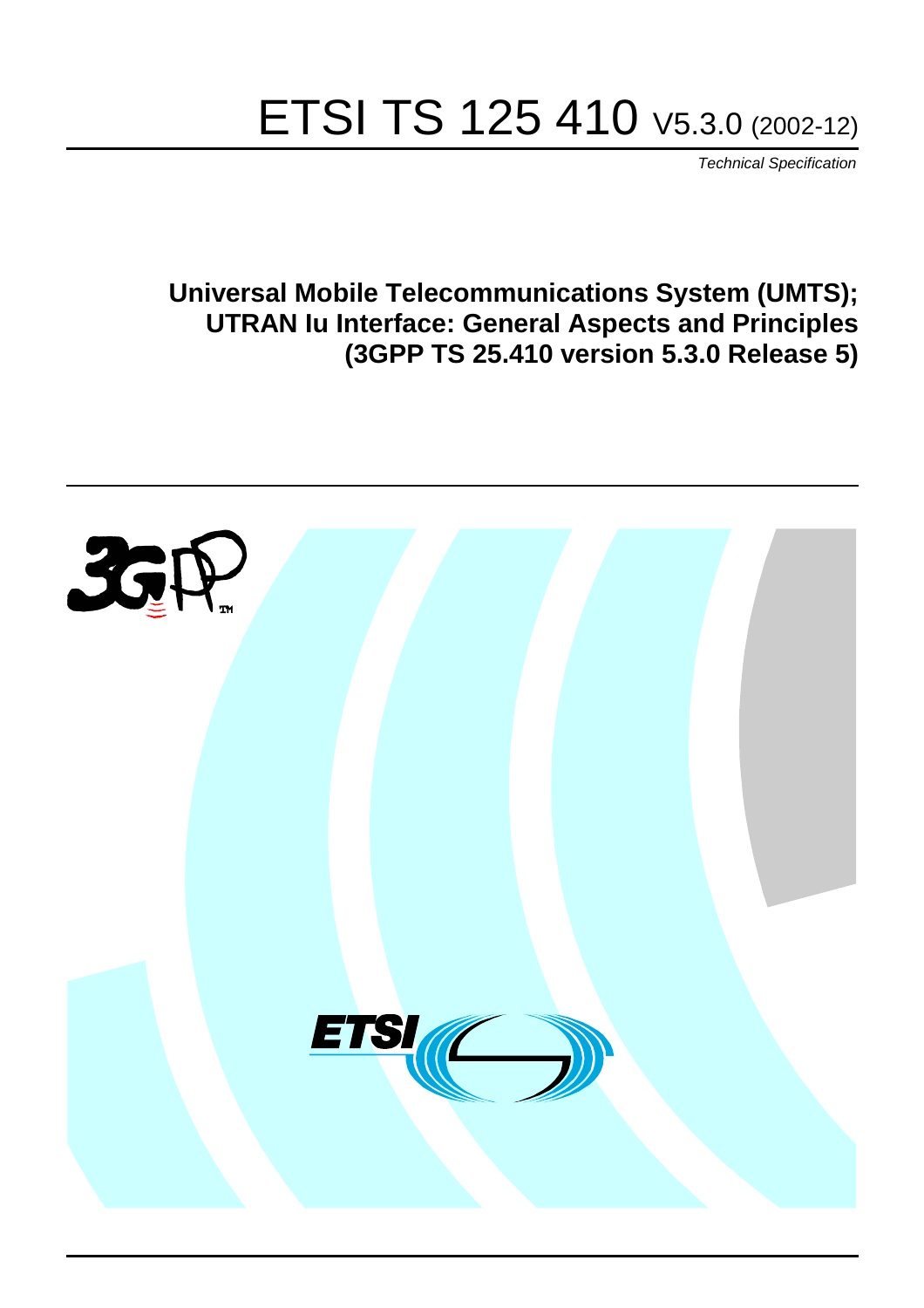Reference RTS/TSGR-0325410v530

> Keywords UMTS

#### **ETSI**

#### 650 Route des Lucioles F-06921 Sophia Antipolis Cedex - FRANCE

Tel.: +33 4 92 94 42 00 Fax: +33 4 93 65 47 16

Siret N° 348 623 562 00017 - NAF 742 C Association à but non lucratif enregistrée à la Sous-Préfecture de Grasse (06) N° 7803/88

#### **Important notice**

Individual copies of the present document can be downloaded from: [http://www.etsi.org](http://www.etsi.org/)

The present document may be made available in more than one electronic version or in print. In any case of existing or perceived difference in contents between such versions, the reference version is the Portable Document Format (PDF). In case of dispute, the reference shall be the printing on ETSI printers of the PDF version kept on a specific network drive within ETSI Secretariat.

Users of the present document should be aware that the document may be subject to revision or change of status. Information on the current status of this and other ETSI documents is available at <http://portal.etsi.org/tb/status/status.asp>

> If you find errors in the present document, send your comment to: [editor@etsi.org](mailto:editor@etsi.org)

#### **Copyright Notification**

No part may be reproduced except as authorized by written permission. The copyright and the foregoing restriction extend to reproduction in all media.

> © European Telecommunications Standards Institute 2002. All rights reserved.

**DECT**TM, **PLUGTESTS**TM and **UMTS**TM are Trade Marks of ETSI registered for the benefit of its Members. **TIPHON**TM and the **TIPHON logo** are Trade Marks currently being registered by ETSI for the benefit of its Members. **3GPP**TM is a Trade Mark of ETSI registered for the benefit of its Members and of the 3GPP Organizational Partners.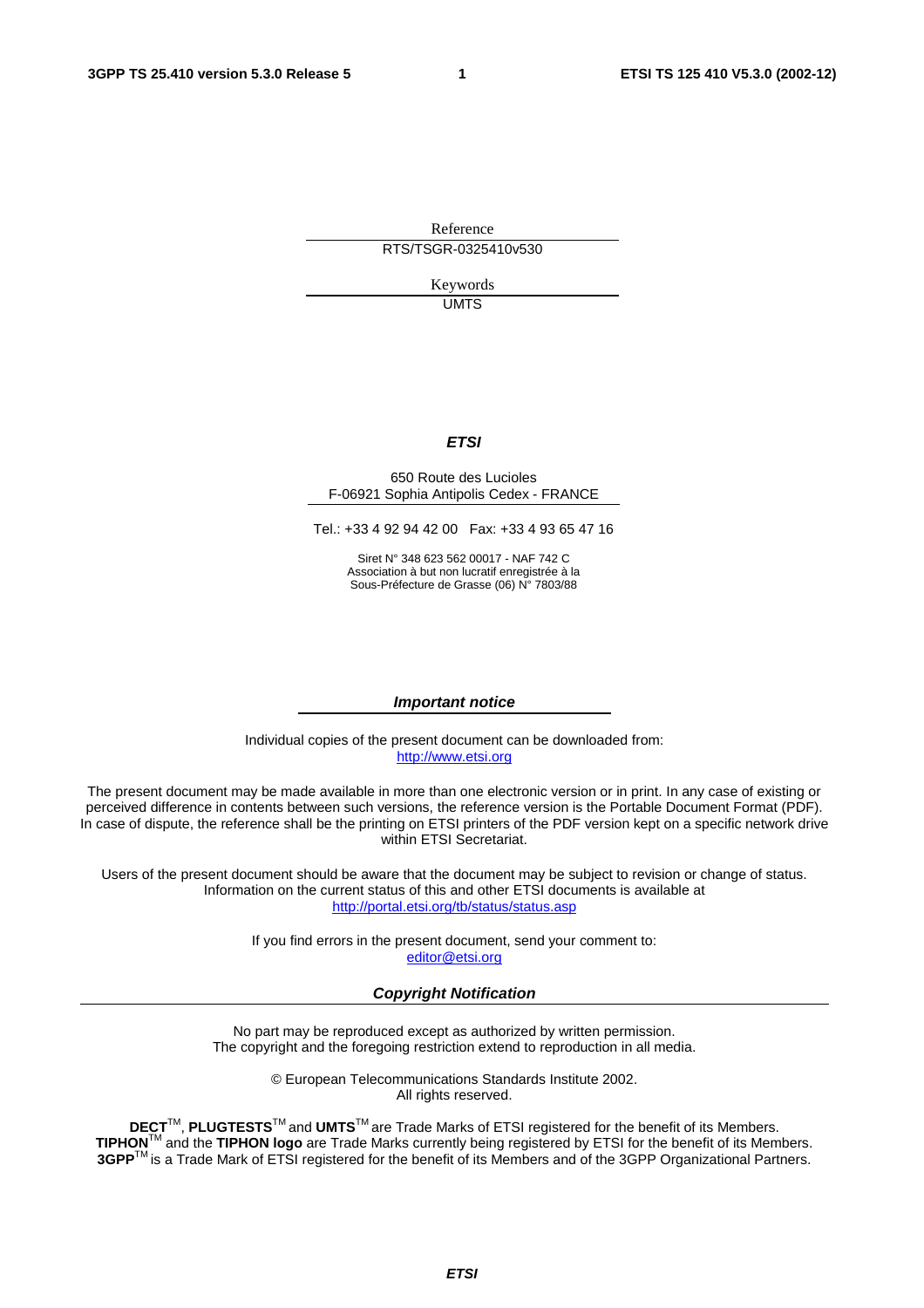## Intellectual Property Rights

IPRs essential or potentially essential to the present document may have been declared to ETSI. The information pertaining to these essential IPRs, if any, is publicly available for **ETSI members and non-members**, and can be found in ETSI SR 000 314: *"Intellectual Property Rights (IPRs); Essential, or potentially Essential, IPRs notified to ETSI in respect of ETSI standards"*, which is available from the ETSI Secretariat. Latest updates are available on the ETSI Web server ([http://webapp.etsi.org/IPR/home.asp\)](http://webapp.etsi.org/IPR/home.asp).

All published ETSI deliverables shall include information which directs the reader to the above source of information.

## Foreword

This Technical Specification (TS) has been produced by ETSI 3rd Generation Partnership Project (3GPP).

The present document may refer to technical specifications or reports using their 3GPP identities, UMTS identities or GSM identities. These should be interpreted as being references to the corresponding ETSI deliverables.

The cross reference between GSM, UMTS, 3GPP and ETSI identities can be found under <http://webapp.etsi.org/key/queryform.asp>.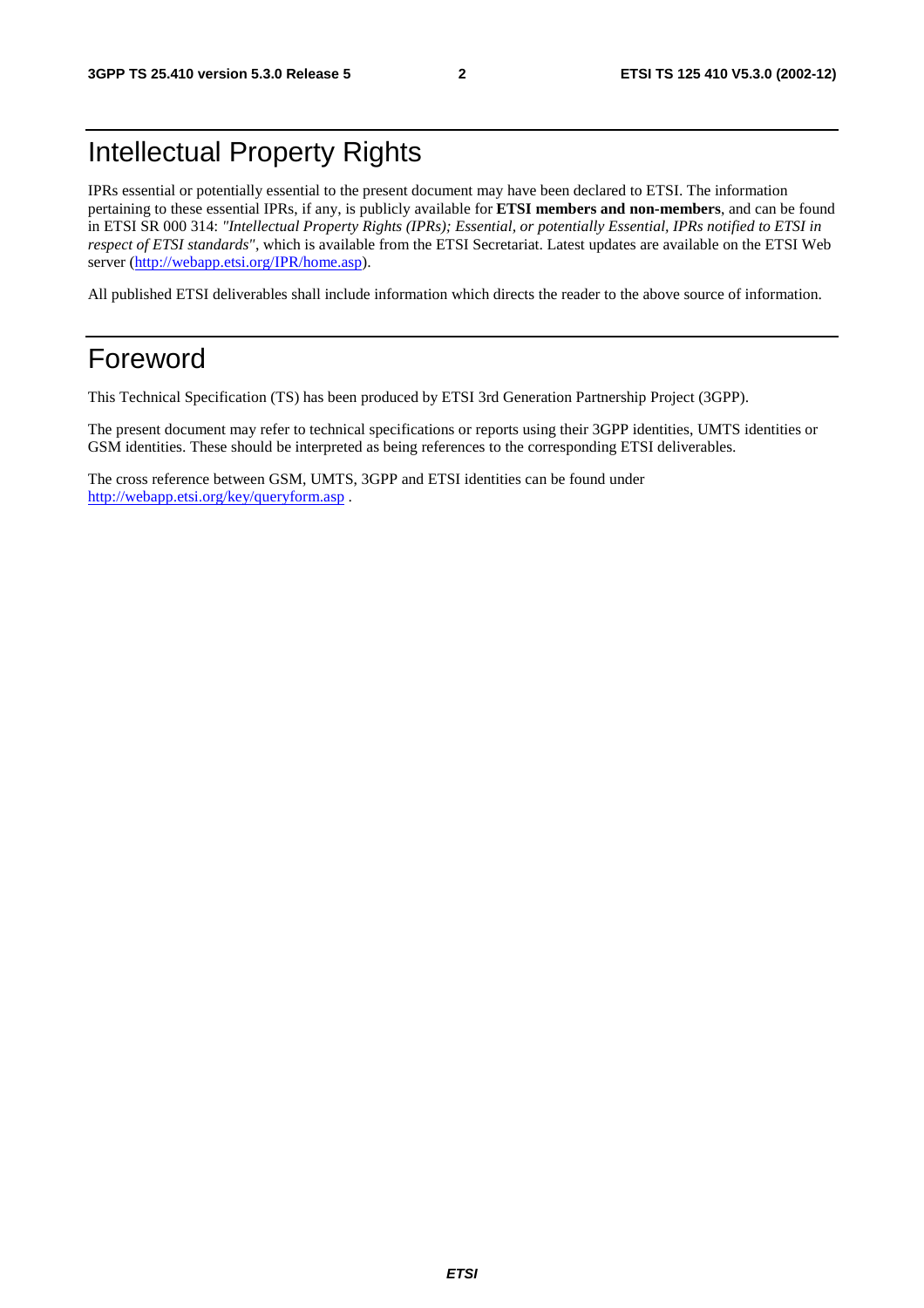$\mathbf{3}$ 

## Contents

| 1                |  |  |  |  |  |  |  |
|------------------|--|--|--|--|--|--|--|
| 2                |  |  |  |  |  |  |  |
| 3                |  |  |  |  |  |  |  |
| 3.1<br>3.2       |  |  |  |  |  |  |  |
| 3.3              |  |  |  |  |  |  |  |
| 4                |  |  |  |  |  |  |  |
| 4.1              |  |  |  |  |  |  |  |
| 4.1.1            |  |  |  |  |  |  |  |
| 4.1.2            |  |  |  |  |  |  |  |
| 4.1.3            |  |  |  |  |  |  |  |
| 4.2              |  |  |  |  |  |  |  |
| 4.3              |  |  |  |  |  |  |  |
| 4.4              |  |  |  |  |  |  |  |
| 4.5              |  |  |  |  |  |  |  |
| 4.5.1            |  |  |  |  |  |  |  |
| 4.5.1.1          |  |  |  |  |  |  |  |
| 4.5.1.1.1        |  |  |  |  |  |  |  |
| 4.5.1.1.2        |  |  |  |  |  |  |  |
| 4.5.1.1.3        |  |  |  |  |  |  |  |
| 4.5.1.1.4        |  |  |  |  |  |  |  |
| 4.5.1.2          |  |  |  |  |  |  |  |
| 4.5.2<br>4.5.2.1 |  |  |  |  |  |  |  |
| 4.5.2.2          |  |  |  |  |  |  |  |
| 4.5.2.3          |  |  |  |  |  |  |  |
| 4.5.3            |  |  |  |  |  |  |  |
|                  |  |  |  |  |  |  |  |
| 5                |  |  |  |  |  |  |  |
| 5.1              |  |  |  |  |  |  |  |
| 5.2              |  |  |  |  |  |  |  |
| 5.2.1<br>5.2.2   |  |  |  |  |  |  |  |
| 5.2.3            |  |  |  |  |  |  |  |
| 5.2.4            |  |  |  |  |  |  |  |
| 5.3              |  |  |  |  |  |  |  |
| 5.3.1            |  |  |  |  |  |  |  |
| 5.3.2            |  |  |  |  |  |  |  |
| 5.4              |  |  |  |  |  |  |  |
| 5.4.1            |  |  |  |  |  |  |  |
| 5.4.2            |  |  |  |  |  |  |  |
| 5.4.3            |  |  |  |  |  |  |  |
| 5.4.4            |  |  |  |  |  |  |  |
| 5.4.5            |  |  |  |  |  |  |  |
| 5.4.6            |  |  |  |  |  |  |  |
| 5.4.7            |  |  |  |  |  |  |  |
| 5.4.8            |  |  |  |  |  |  |  |
| 5.5              |  |  |  |  |  |  |  |
| 5.5.1            |  |  |  |  |  |  |  |
| 5.5.2            |  |  |  |  |  |  |  |
| 5.6              |  |  |  |  |  |  |  |
|                  |  |  |  |  |  |  |  |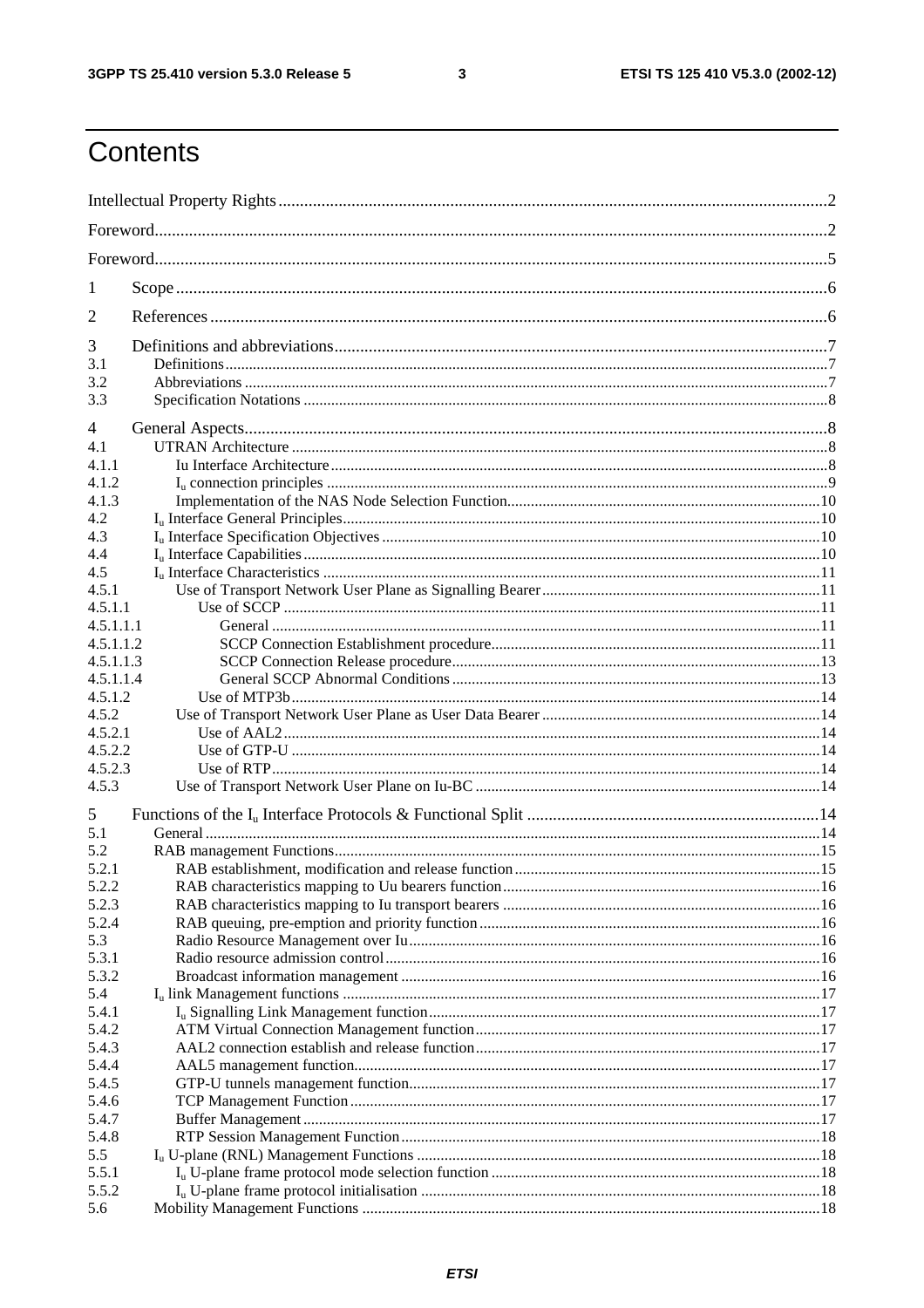| 5.6.1   |                               |  |  |  |  |  |  |
|---------|-------------------------------|--|--|--|--|--|--|
| 5.6.2   |                               |  |  |  |  |  |  |
| 5.6.2.1 |                               |  |  |  |  |  |  |
| 5.6.2.2 |                               |  |  |  |  |  |  |
| 5.6.2.3 |                               |  |  |  |  |  |  |
| 5.6.2A  |                               |  |  |  |  |  |  |
| 5.6.3   |                               |  |  |  |  |  |  |
| 5.6.4   |                               |  |  |  |  |  |  |
| 5.7     |                               |  |  |  |  |  |  |
| 5.7.1   |                               |  |  |  |  |  |  |
| 5.7.1.1 |                               |  |  |  |  |  |  |
| 5.7.1.2 |                               |  |  |  |  |  |  |
| 5.7.2   |                               |  |  |  |  |  |  |
| 5.7.2.1 |                               |  |  |  |  |  |  |
| 5.7.2.2 |                               |  |  |  |  |  |  |
| 5.8     |                               |  |  |  |  |  |  |
| 5.8.1   |                               |  |  |  |  |  |  |
| 5.8.2   |                               |  |  |  |  |  |  |
| 5.8.3   |                               |  |  |  |  |  |  |
| 5.8.4   |                               |  |  |  |  |  |  |
| 5.9     |                               |  |  |  |  |  |  |
| 5.9.1   |                               |  |  |  |  |  |  |
| 5.9.2   |                               |  |  |  |  |  |  |
| 5.9.3   |                               |  |  |  |  |  |  |
| 6       |                               |  |  |  |  |  |  |
| 6.1     |                               |  |  |  |  |  |  |
| 6.2     |                               |  |  |  |  |  |  |
| 6.3     |                               |  |  |  |  |  |  |
| 6.4     |                               |  |  |  |  |  |  |
| 7       |                               |  |  |  |  |  |  |
| 7.1     |                               |  |  |  |  |  |  |
| 7.2     |                               |  |  |  |  |  |  |
| 7.3     |                               |  |  |  |  |  |  |
| 7.4     |                               |  |  |  |  |  |  |
| 7.5     |                               |  |  |  |  |  |  |
| 7.6     |                               |  |  |  |  |  |  |
| 7.7     |                               |  |  |  |  |  |  |
|         | <b>Annex A (informative):</b> |  |  |  |  |  |  |
|         |                               |  |  |  |  |  |  |
|         |                               |  |  |  |  |  |  |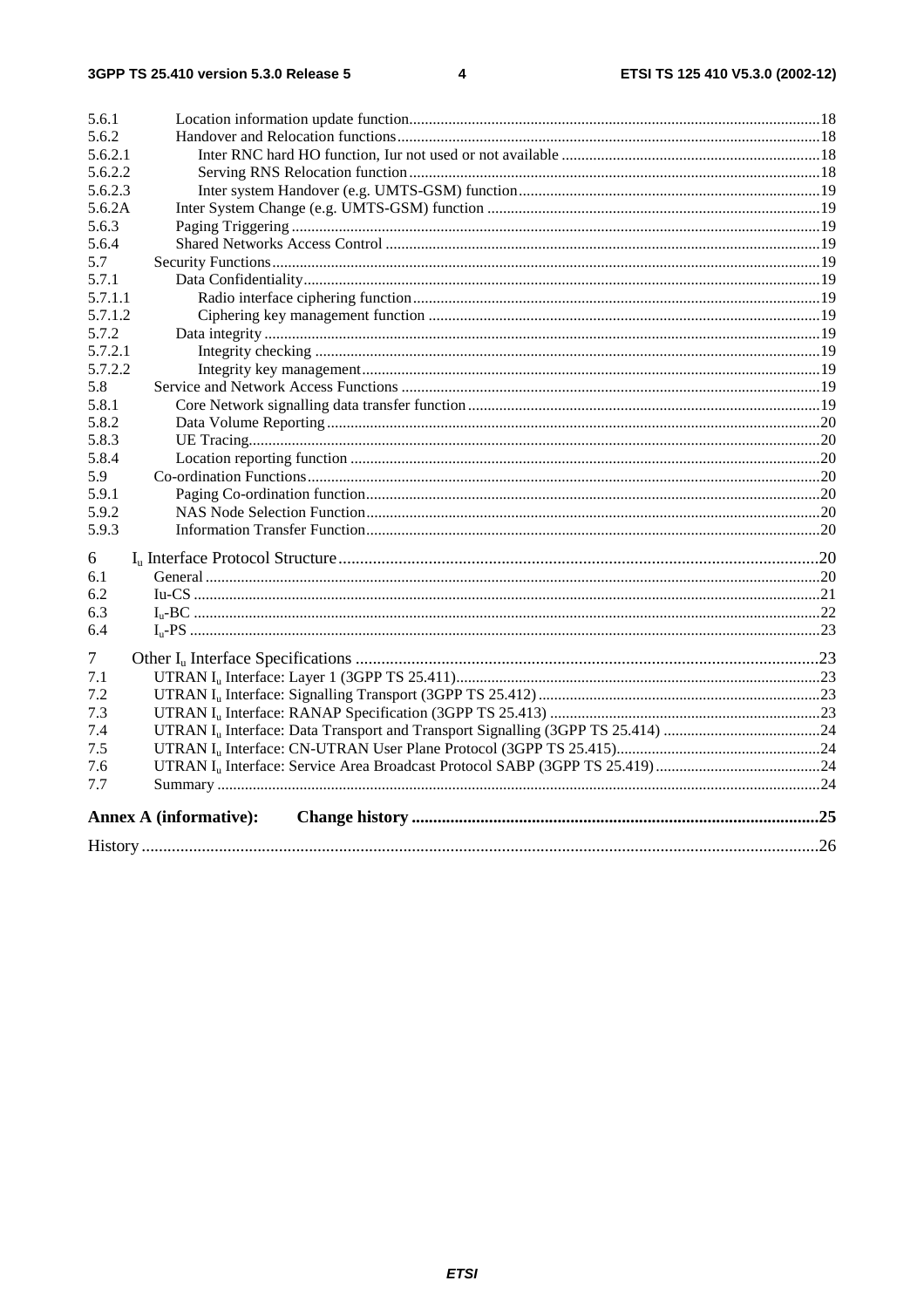## Foreword

This Technical Specification (TS) has been produced by the 3<sup>rd</sup> Generation Partnership Project (3GPP).

The contents of the present document are subject to continuing work within the TSG and may change following formal TSG approval. Should the TSG modify the contents of the present document, it will be re-released by the TSG with an identifying change of release date and an increase in version number as follows:

Version x.y.z

where:

- x the first digit:
	- 1 presented to TSG for information;
	- 2 presented to TSG for approval;
	- 3 or greater indicates TSG approved document under change control.
- y the second digit is incremented for all changes of substance, i.e. technical enhancements, corrections, updates, etc.
- z the third digit is incremented when editorial only changes have been incorporated in the document.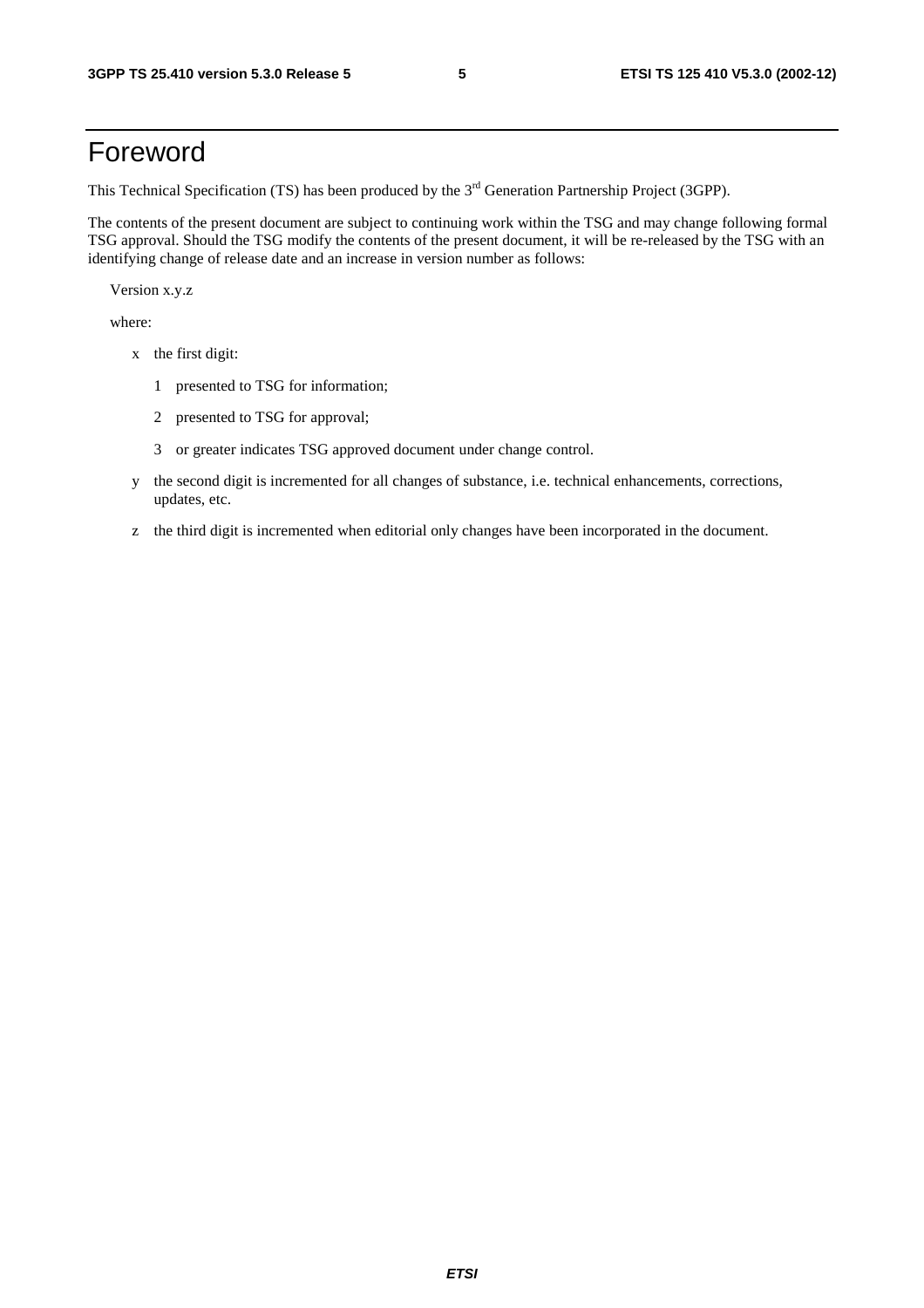### 1 Scope

The present document is an introduction to the 3GPP TS 25.41x series of Technical Specifications that define the Iu interface for the interconnection of Radio Network Controller (RNC) component of the UMTS Terrestrial Radio Access Network (UTRAN) to the Core Network of the UMTS system.

## 2 References

The following documents contain provisions which, through reference in this text, constitute provisions of the present document.

- References are either specific (identified by date of publication, edition number, version number, etc.) or non-specific.
- For a specific reference, subsequent revisions do not apply.
- For a non-specific reference, the latest version applies. In the case of a reference to a 3GPP document (including a GSM document), a non-specific reference implicitly refers to the latest version of that document *in the same Release as the present document*.
- [1] 3GPP TS 25.401: "UTRAN Overall Description".
- [2] 3GPP TR 23.930: "Iu Principles".
- [3] 3GPP TS 23.110: "UMTS Access Stratum Services and Functions".
- [4] 3GPP TS 25.411: "UTRAN Iu Interface Layer 1".
- [5] 3GPP TS 25.412: "UTRAN Iu Interface Signalling Transport".
- [6] 3GPP TS 25.413: "UTRAN Iu Interface RANAP Signalling".
- [7] 3GPP TS 25.414: "UTRAN Iu Interface Data Transport and Transport Signalling"
- [8] 3GPP TS 25.415: "UTRAN Iu Interface User Plane Protocols".
- [9] ITU-T Recommendation Q.711 (07/1996): "Functional description of the signalling connection control part".
- [10] ITU-T Recommendation Q.712 (07/1996): "Definition and function of signalling connection control part messages".
- [11] ITU-T Recommendation Q.713 (07/1996): "Signalling connection control part formats and codes".
- [12] ITU-T Recommendation Q.714 (07/1996): "Signalling connection control part procedures".
- [13] 3GPP TS 23.003: "Numbering, Addressing and Identification".
- [14] 3GPP TS 25.419: "UTRAN Iu Interface: Service Area Broadcast Protocol SABP".
- [15] 3GPP TS 23.153: "Out of Band Transcoder Control; Stage 2".
- [16] ITU-T Recommendation Q.2630.1: "AAL type 2 signalling protocol (Capability Set 1)".
- [17] ITU-T Recommendation Q.2630.2: "AAL type 2 signalling protocol Capability Set 2".
- [18] INTERNET-DRAFT, G. Sidebottom et al, "SS7 MTP3-User Adaptation Layer (M3UA)", draftietf-sigtran-m3ua-12.txt, February 2002.
- [19] IETF RFC 1889(01/1996): "RTP: A Transport Protocol for Real Time Applications".
- [20] IETF RFC 768 (08/1980): "User Datagram Protocol".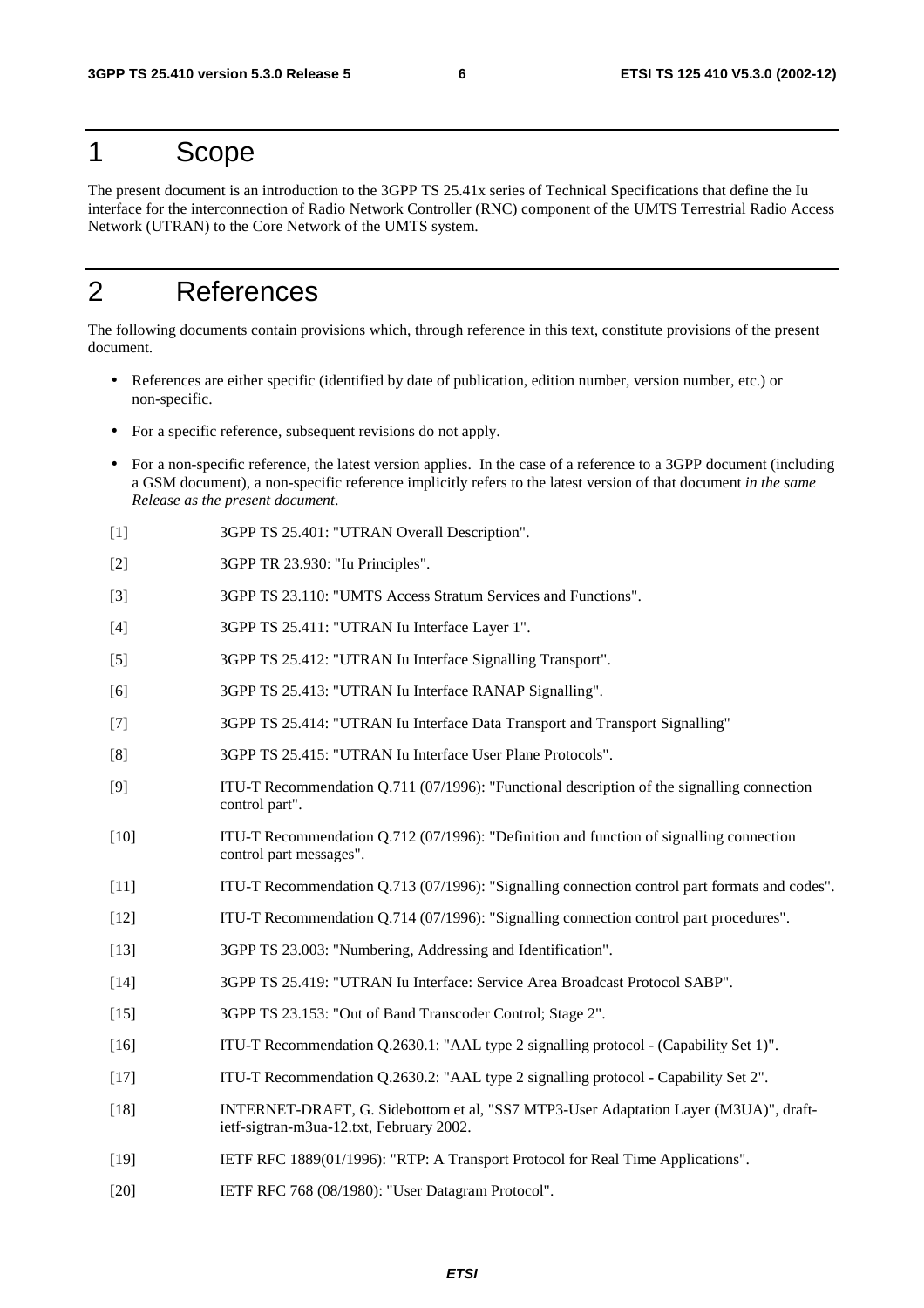- [21] IETF RFC 793 (09/1981): "TCP, Transmission Control Protocol".
- [22] **IETF RFC 791 (09/1981): "Internet Protocol".**
- [23] IETF RFC 2460 (12/1998): "Internet Protocol, Version 6 (IPv6) Specification".
- [24] IETF RFC 2960 (10/2000): "Stream Control Transmission Protocol".
- [25] 3GPP TS 23.236: "Intra-domain connection of Radio Access Network (RAN) nodes to multiple Core Network (CN) nodes".

## 3 Definitions and abbreviations

## 3.1 Definitions

For the purposes of the present document, the terms and definitions given in [1] apply.

## 3.2 Abbreviations

For the purposes of the present document, the following abbreviations apply:

| 3G-MSC        | 3 <sup>rd</sup> Generation Mobile Switching Centre   |  |  |  |  |
|---------------|------------------------------------------------------|--|--|--|--|
| 3G-SGSN       | 3 <sup>rd</sup> Generation Serving GPRS Support Node |  |  |  |  |
| AAL           | <b>ATM Adaptation Layer</b>                          |  |  |  |  |
| <b>ATM</b>    | <b>Asynchronous Transfer Mode</b>                    |  |  |  |  |
| BC            | <b>Broadcast</b>                                     |  |  |  |  |
| <b>BSSMAP</b> | Base Station Subsystem Management Application Part   |  |  |  |  |
| <b>CBS</b>    | <b>Cell Broadcast Service</b>                        |  |  |  |  |
| CC            | <b>Connection Confirm</b>                            |  |  |  |  |
| CN            | <b>Core Network</b>                                  |  |  |  |  |
| <b>CR</b>     | <b>Connection Release</b>                            |  |  |  |  |
| <b>CREF</b>   | <b>Connection Refusal</b>                            |  |  |  |  |
| CS            | Circuit Switched                                     |  |  |  |  |
| <b>GT</b>     | Global Title                                         |  |  |  |  |
| GTP-U         | <b>GPRS</b> Tunnelling Protocol                      |  |  |  |  |
| <b>IMSI</b>   | <b>International Mobile Subscriber Identity</b>      |  |  |  |  |
| IP            | <b>Internet Protocol</b>                             |  |  |  |  |
| <b>ISDN</b>   | <b>Integrated Services Digital Network</b>           |  |  |  |  |
| LA            | <b>Location Area</b>                                 |  |  |  |  |
| M3UA          | MTP3 User Adaptation Layer                           |  |  |  |  |
| <b>NAS</b>    | Non Access Stratum                                   |  |  |  |  |
| <b>NNSF</b>   | <b>NAS Node Selection Function</b>                   |  |  |  |  |
| $O\&M$        | <b>Operation and Maintenance</b>                     |  |  |  |  |
| <b>PLMN</b>   | <b>Public Land Mobile Network</b>                    |  |  |  |  |
| <b>PS</b>     | Packet Switched                                      |  |  |  |  |
| <b>PSTN</b>   | Public Switched Telephone Network                    |  |  |  |  |
| <b>PVC</b>    | <b>Permanent Virtual Circuit</b>                     |  |  |  |  |
| QoS           | <b>Quality of Service</b>                            |  |  |  |  |
| <b>RA</b>     | Routing Area                                         |  |  |  |  |
| <b>RAB</b>    | Radio Access Bearer                                  |  |  |  |  |
| <b>RANAP</b>  | Radio Access Network Application Part                |  |  |  |  |
| <b>RLP</b>    | Radio Link Protocol                                  |  |  |  |  |
| <b>RNC</b>    | Radio Network Controller                             |  |  |  |  |
| <b>RNL</b>    | Radio Network Layer                                  |  |  |  |  |
| <b>RRC</b>    | Radio Resource Control                               |  |  |  |  |
| <b>RTCP</b>   | <b>Real Time Control Protocol</b>                    |  |  |  |  |
| <b>RTP</b>    | Real Time Protocol                                   |  |  |  |  |
| <b>SA</b>     | Service Area                                         |  |  |  |  |
| <b>SABP</b>   | Service Area Broadcast Protocol                      |  |  |  |  |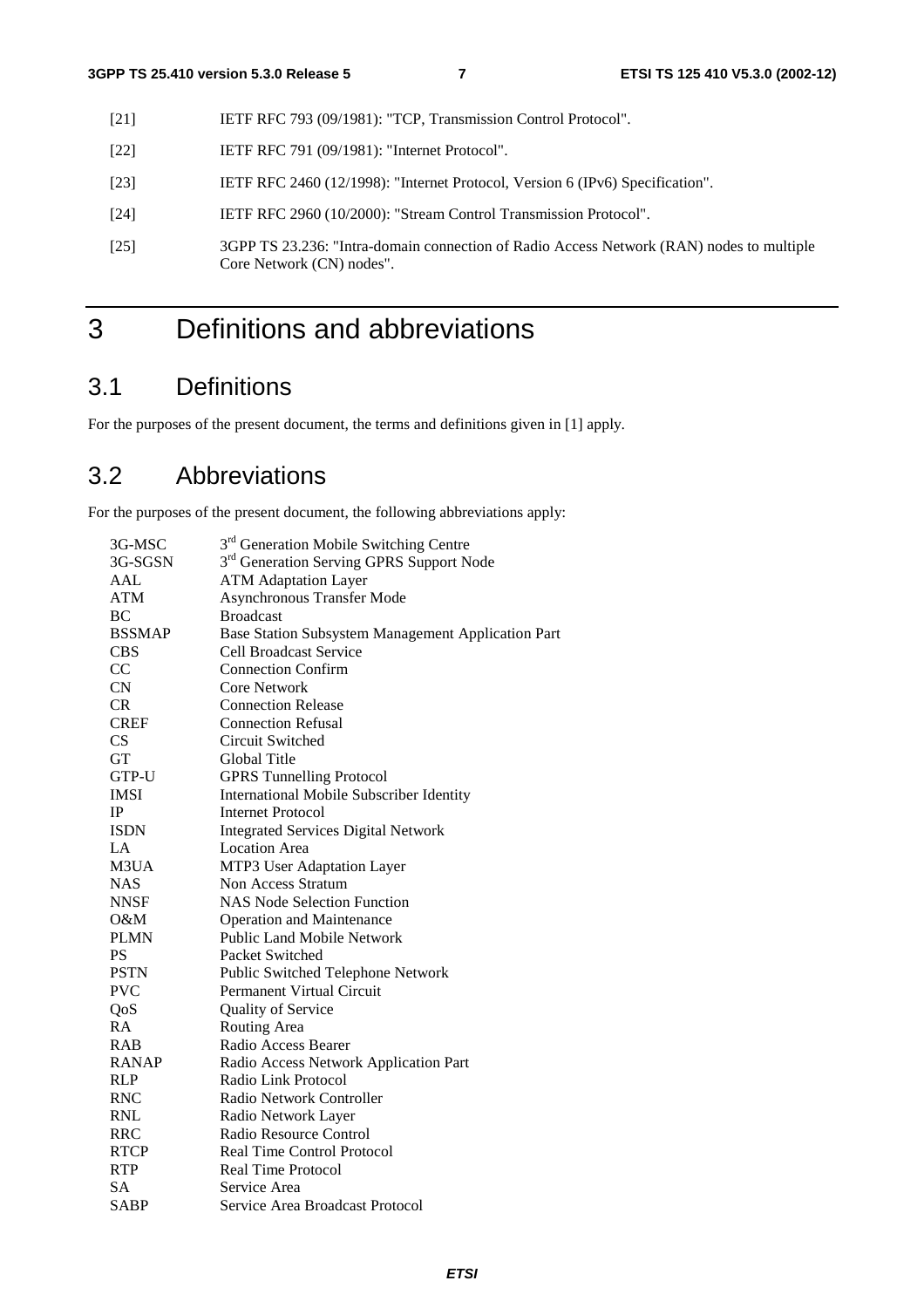| <b>SAP</b>   | Service Access Point                         |
|--------------|----------------------------------------------|
| <b>SCCP</b>  | <b>Signalling Connection Control Part</b>    |
| <b>SCTP</b>  | <b>Stream Control Transmission Protocol</b>  |
| <b>SNA</b>   | Shared Network Area                          |
| <b>SPC</b>   | <b>Signalling Point Code</b>                 |
| <b>SRNS</b>  | Serving Radio Network Subsystem              |
| <b>SSN</b>   | Sub-System Number                            |
| <b>SVC</b>   | <b>Switched Virtual Circuit</b>              |
| <b>TCP</b>   | <b>Transmission Control Protocol</b>         |
| UE           | User Equipment                               |
| <b>UDP</b>   | User Datagram Protocol                       |
| UP           | User Plane                                   |
| <b>URA</b>   | <b>UTRAN Registration Area</b>               |
| <b>UTRAN</b> | <b>UMTS Terrestrial Radio Access Network</b> |
| VC.          | Virtual Circuit                              |
|              |                                              |

## 3.3 Specification Notations

For the purposes of the present document, the following notations apply:

| Procedure | When referring to a procedure in the specification the Procedure Name is written with the first<br>letters in each word in upper case characters followed by the word "procedure", e.g. Radio<br>Network Layer procedures.   |
|-----------|------------------------------------------------------------------------------------------------------------------------------------------------------------------------------------------------------------------------------|
| Message   | When referring to a message in the specification the MESSAGE NAME is written with all letters<br>in upper case characters followed by the word "message", e.g. RADIO LINK SETUP REQUEST<br>message.                          |
| Frame     | When referring to a control or data frame in the specification the CONTROL/DATA FRAME<br>NAME is written with all letters in upper case characters followed by the words "control/data"<br>frame", e.g. DCH transport frame. |

## 4 General Aspects

### 4.1 UTRAN Architecture

### 4.1.1 Iu Interface Architecture

The overall UMTS architecture and UTRAN architectures are described in [1]. This subclause specifies only the architecture of the Iu interface, and shall not constrain the network architecture of either Core or Radio Access Networks.

The  $I_{\text{u}}$  interface is specified at the boundary between the Core Network and UTRAN. Figure 4.1 depicts the logical division of the  $I_u$  interface. From the Iu perspective, the UTRAN access point is an RNC.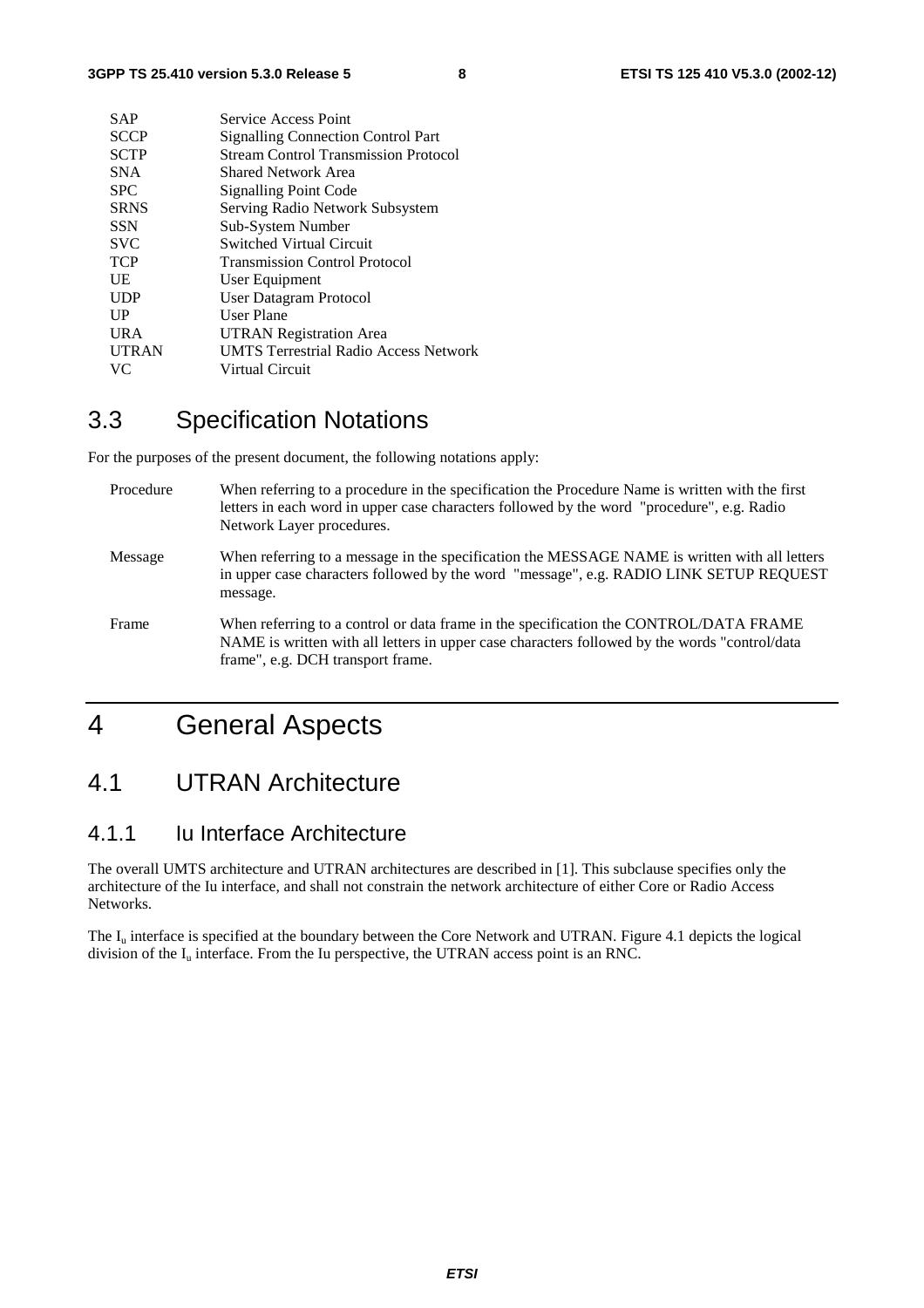

#### **Iu Interface**

#### **Figure 4.1: Iu Interface Architecture**

The Iu interface towards the PS-domain of the core network is called Iu-PS, and the Iu interface towards the CS-domain is called Iu-CS. The differences between Iu-CS and Iu-PS are treated elsewhere in the present document. The Iu interface to the Broadcast domain is called Iu-BC.

There shall not be more than one Iu interface (Iu-PS) towards the PS-domain from any one RNC– except where the NNSF is used, see subclause 4.1.3. Each RNC shall not have more than one Iu interface (Iu-CS) towards its default CN node within the CS domain, but may also have further Iu interfaces (Iu-CS) towards other CN nodes within the CS domain. (See [6] for definition of Default CN node.) These further Iu interfaces (Iu-CS) shall only be used as a result of intra-MSC inter-system handover or SRNS relocation, in the case the anchor CN node directly connects to the target RNC. There may also be more than one Iu interface towards the CS-Domain if the NNSF is used – see subclause 4.1.3. There shall not be more than one Iu interface (Iu-BC) from an RNC towards the Broadcast domain.

In the separated core network architecture, this means that there shall be separate signalling and user data connections towards the PS and CS domains – this applies in both transport and radio network layers.

In the combined architecture, there shall be separate connections in the user plane towards the PS and CS domains (in both transport and radio network layers). In the control plane, there shall be separate SCCP connections to the two logical domains.

In either architecture, there can be several RNCs within UTRAN and so UTRAN may have several  $I_u$  access points towards the Core Network. As a minimum, each Iu access point (in UTRAN or CN) shall independently fulfil the requirements of the relevant Iu specifications (25.41x series – see clause 7).

### 4.1.2 Iu connection principles

The Iu interface has a hierarchical architecture where one higher layer entity controls several lower layer entities. The hierarchy for the CN - UTRAN signalling connection end points is described below:

- Each CN Access Point may be connected to one or more UTRAN Access Points.
- For the PS domain, each UTRAN Access Point shall not be connected to more than one CN Access Point except where the NNSF is used, see subclause 4.1.3.
- For the CS domain, each UTRAN Access Point may be connected to one or more CN Access Points.
- For the BC domain, each UTRAN Access Point may be connected to one CN Access Point only.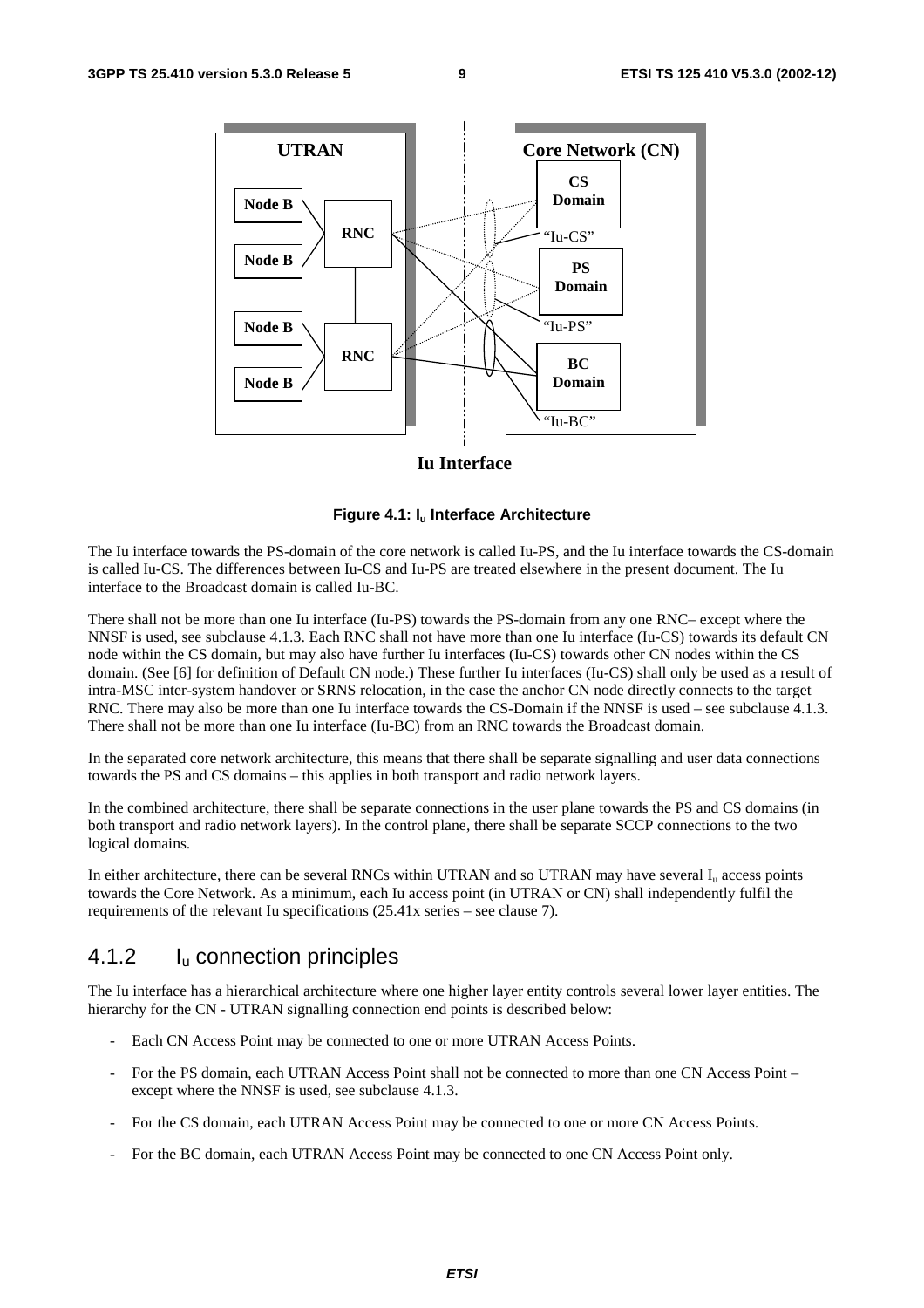### 4.1.3 Implementation of the NAS Node Selection Function

The optional NAS Node Selection Function (NNSF) is described in [x1].

If the NAS Node Selection Function is used by an RNC:

There may be more than one Iu interface (Iu-CS) towards the CS domain and/or more than one Iu interface (Iu-PS) towards the PS-domain from this RNC.

## 4.2 I<sub>u</sub> Interface General Principles

From a UTRAN perspective, maximising the commonality of the various protocols that flow on the Iu interface is desirable. This means at the minimum that:

- A common set of radio access bearer services will be offered by UTRAN to the Core Network nodes, regardless of their type (e.g. 3G-MSC or 3G-SGSN).

There will be a common functional split between UTRAN and the Core Network nodes, regardless of their type (e.g. 3G-MSC or 3G-SGSN).

Signalling in the radio network control plane shall not depend on the specific choice of transport layers.

### 4.3 I<sub>u</sub> Interface Specification Objectives

The following objectives are partly derived from [2].

The  $I<sub>u</sub>$  interface shall be specified such that it can support:

- the interconnection of RNCs with Core Network Access Points within a single PLMN.
- the interconnection of RNCs with Core Network Access Points irrespective of the manufacturer of any of the elements.
- all UMTS services.

The  $I_{\text{u}}$  interface shall facilitate the use of the same RNC, MSC or SGSN in all PLMNs.

The  $I_{\text{u}}$  interface shall facilitate the sharing of transport technology between Iu-PS and Iu-BC.

The  $I_u$  interface shall allow interworking to the GSM Core Network.

Independence between the protocol layers and between control and user planes shall be maintained on the Iu interface.

The  $I_{\text{u}}$  interface shall allow independent evolution of technologies within the Core, Radio Access and Transport Networks.

The  $I_u$  interface shall allow separate evolution of O&M facilities.

The  $I_{\nu}$  interface shall be standardised as an open and multi-vendor interface.

The Iu interface specifications shall facilitate the migration of some services from the CS-domain to the PS-domain. In particular, the RANAP protocol shall be common to both PS and CS domains, and the  $I<sub>u</sub>$  user plane protocol(s) shall be independent of the core network domain (PS or CS), except where a specific feature is only required for one domain.

### 4.4 Iu Interface Capabilities

The following capabilities are derived from the requirements described in [2].

The  $I_{\text{u}}$  interface supports:

- procedures to establish, maintain and release Radio Access Bearers;
- procedures to perform SRNS relocation, intra-system handover, inter-system handover and inter-system change;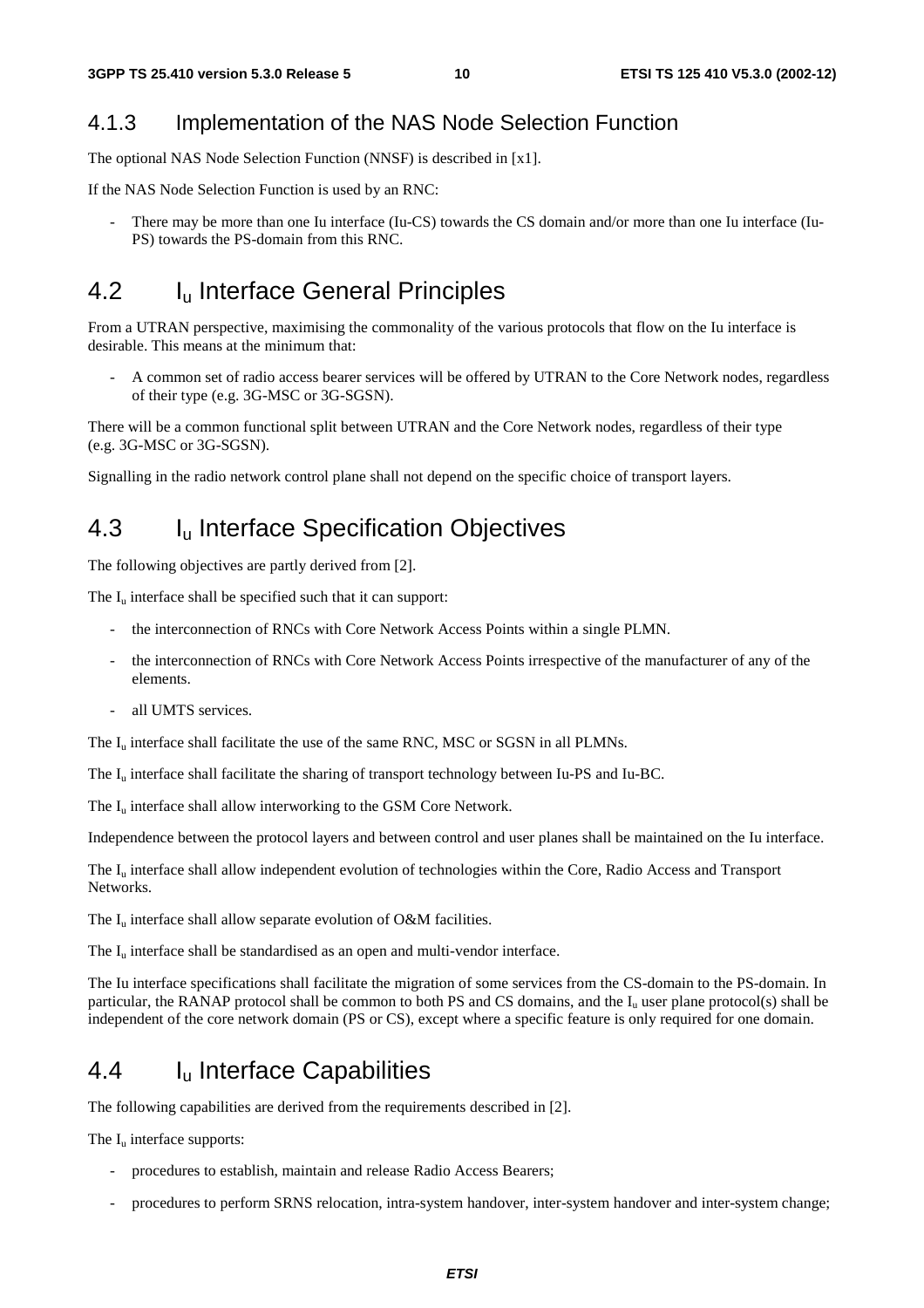- procedures to support the Cell Broadcast service;
- a set of general procedures, not related to a specific UE;
- the separation of each UE on the protocol level for user specific signalling management;
- the transfer of NAS signalling messages between UE and CN;
- location services by transferring requests from the CN to UTRAN, and location information from UTRAN to CN. The location information may comprise a geographical area identifier or global co-ordinates with uncertainty parameters;
- simultaneous access to multiple CN domains for a single UE;
- mechanisms for resource reservation for packet data streams.

### 4.5 Iu Interface Characteristics

### 4.5.1 Use of Transport Network User Plane as Signalling Bearer

4.5.1.1 Use of SCCP

#### 4.5.1.1.1 General

The SCCP is used to support signalling messages between the CNs and the RNC. One user function of the SCCP, called Radio Access Network Application Part (RANAP), is defined. The RANAP uses one signalling connection per active UE and CN for the transfer of layer 3 messages.

Both connectionless and connection-oriented procedures are used to support the RANAP. TS 25.413 explains whether connection oriented or connectionless services should be used for each layer 3 procedure.

RANAP may use SSN, SPC and/or GT and any combination of them as addressing schemes for the SCCP. Which of the available addressing scheme to use for the SCCP is an operator matter.

When GT addressing is utilised, the following settings shall be used:

- SSN Indicator  $= 1$  (RANAP SSN as defined in [13] shall always be included).
- Global Title Indicator  $= 0100$  (GT includes translation type, numbering plan, encoding scheme and nature of address indicator).
- Translation Type =  $0000 0000$  (not used).
- Numbering Plan =  $0001$  (E.163/4).
- Nature of Address Indicator = 000 0100 (International Significant Number).
- Encoding Scheme  $= 0001$  or 0010 (BCD, odd or even).
- Routing indicator = 0 or 1 (route on GT or PC/SSN).

When used, the GT shall be the E.164 address of the relevant node.

The following subclauses describe the use of SCCP connections for RANAP transactions. Subclause 4.5.1.2 describes the connection establishment procedures. Subclause 4.5.1.3 describes the connection release procedures. Subclause 4.5.1.4 describes abnormal conditions.

#### 4.5.1.1.2 SCCP Connection Establishment procedure

A new SCCP connection is established when information related to the communication between a UE and the network has to be exchanged between RNC and CN, and no SCCP connection exists between the CN and the RNC involved, for the concerned UE.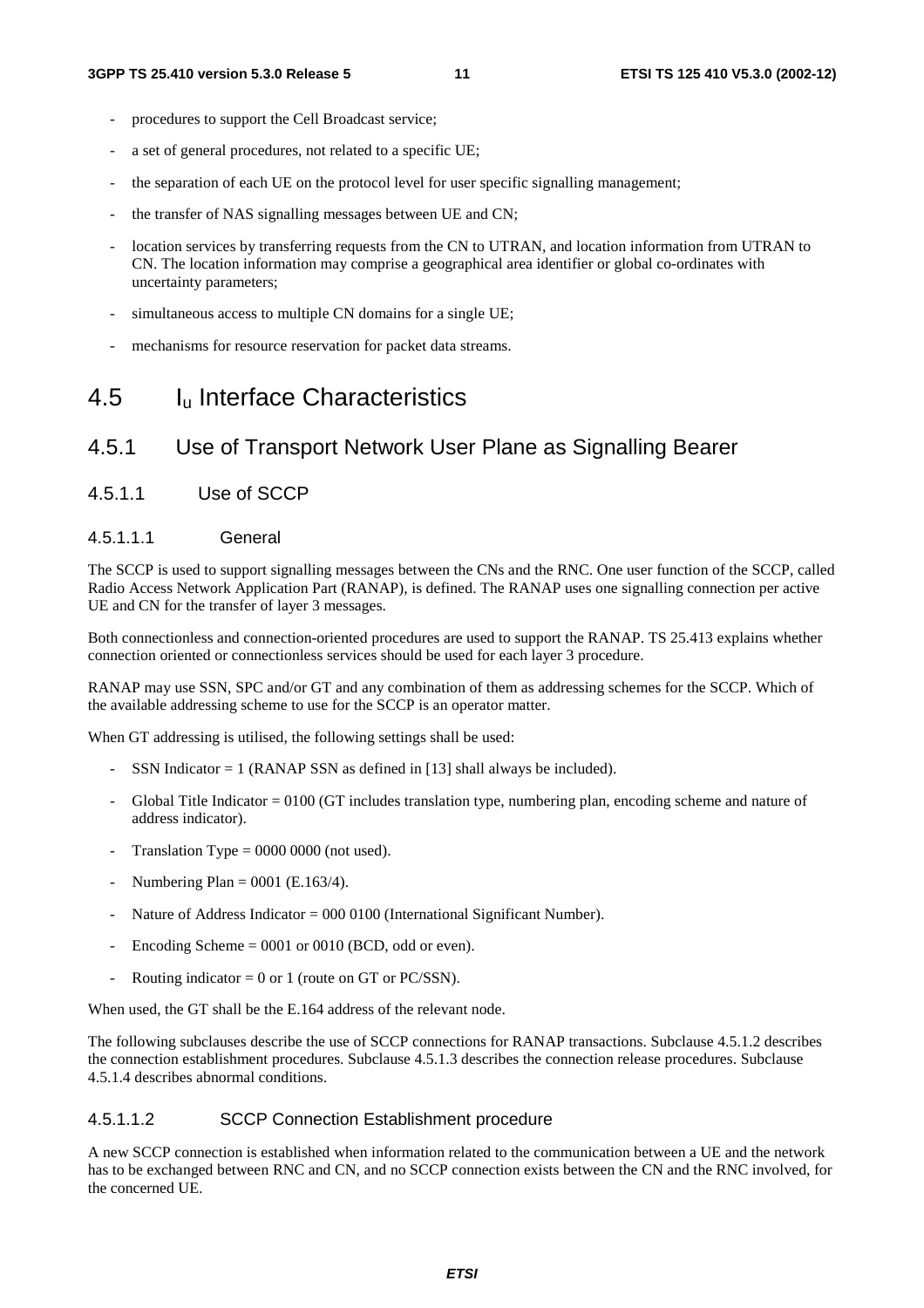Various SCCP connection establishment cases have to be distinguished:

- i) RNC Initiated SCCP Signalling Connection;
- ii) CN Initiated SCCP Signalling Connection.

The above cases are the only cases currently identified for SCCP connection establishment. Others may emerge in the future.

4.5.1.1.2.1 Establishment procedure in case i

The SCCP signalling connection establishment is initiated, by the RNC, at the reception of the first layer 3 non access stratum message from the UE.

#### **Initiation**

The RNC sends SCCP CONNECTION REQUEST message to the Core Network. A RANAP message shall be included in the user data field of the SCCP CONNECTION REQUEST message when the RANAP message size is less than or equal to the maximum size of the user data field in the SCCP CONNECTION REQUEST message. When the RANAP message is longer than the maximum size, the user data field shall not be included in the SCCP CONNECTION REQUEST message.

#### **Termination**

- **successful outcome** 
	- The SCCP CONNECTION CONFIRM message, which may optionally contain a connection oriented RANAP message in the user data field, is returned to the RNC.
- **unsuccessful outcome** 
	- If the SCCP signalling connection establishment fails, an SCCP CONNECTION REFUSAL message will be sent back to the RNC. This message may contain a RANAP message in the user data field.

For more information on how the RANAP procedure Initial UE Message is handled, please see the elementary procedure Initial UE Message in TS 25.413 [6].

```
RNC CN
CR {SSN=RANAP, a1=x, RANAP message or no user data} 
   -------------------------------------------> 
  CC {a1=y,a2=x, RANAP message or no user data} 
    <------------------------------------------ 
                       or 
    CREF{a2=x, RANAP message or no user data} 
    <------------------------------------------ 
           a1 = source local reference, 
        a2 = destination local reference, 
    x = SCCP connection reference at the RNC,
     y = SCCP connection reference at the CN.
```


#### 4.5.1.1.2.2 Establishment procedure in case ii

The SCCP signalling connection establishment is initiated, by the Core Network, in connection with performing a Relocation.

#### **Initiation**

The Core Network initiates the connection establishment by sending an SCCP CONNECTION REQUEST message to the RNC. Optionally, a RANAP message may be included in the user data field of the SCCP CONNECTION REQUEST message.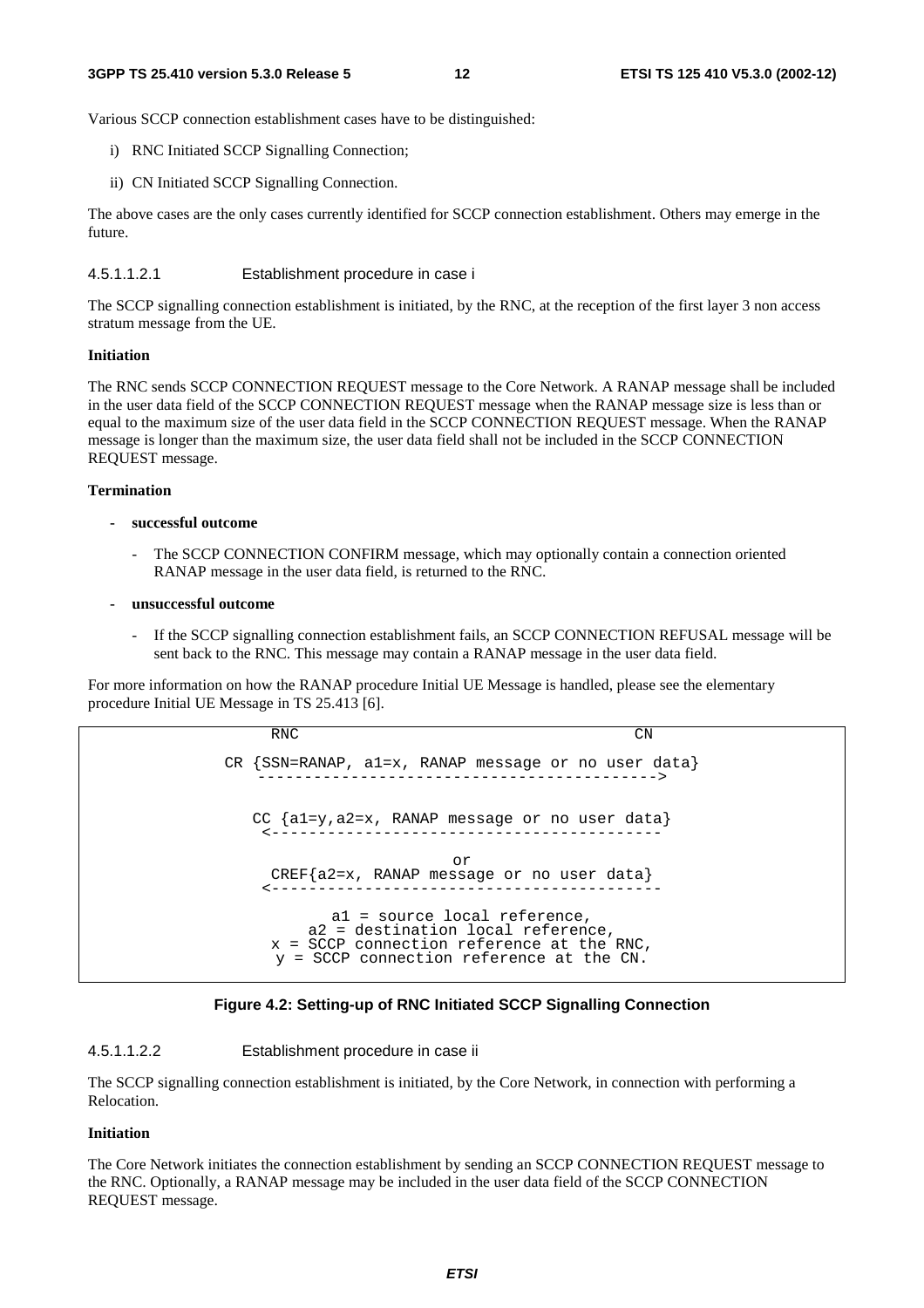#### **Termination**

- **successful outcome** 
	- The SCCP CONNECTION CONFIRM message, which may optionally contain a connection oriented RANAP message in the user data field, is returned to the Core Network.
- **unsuccessful outcome** 
	- If the SCCP signalling connection establishment fails, an SCCP CONNECTION REFUSAL message will be sent back to the Core Network. This message may contain a RANAP message in the user data field.

RNC CN CR {SSN=RANAP, a1=y,RANAP message or no user data} <----------------------------------------- CC {a1=x, a2=y, RANAP message or no user data} ------------------------------------------> or CREF{a2=y, RANAP message or no user data} ------------------------------------------> a1 = source local reference, a2 = destination local reference, x = SCCP connection reference at the RNC, y = SCCP connection reference at the CN.



#### 4.5.1.1.3 SCCP Connection Release procedure

This procedure is always initiated at the Core Network side in normal release case.

An SCCP connection is released when the CN realises that a given signalling connection is no longer required.

The CN sends a SCCP RELEASED message.

The procedure may be initiated at the Core Network side and the RNC side in any abnormal release case.

#### 4.5.1.1.4 General SCCP Abnormal Conditions

If a user-out-of-service information or signalling-point-inaccessible information is received by the RANAP, no new attempt to establish SCCP connections towards the affected point code will be started until the corresponding user-inservice information or signalling-point-accessible information is received.

When a user-out-of-service information or signalling-point-inaccessible is received by the RNC, an optional timer may be started. When the timer expires, all the SCCP connections towards the affected point code will be released. When the user-in-service or signalling-point-accessible is received, the timer is stopped.

If for any reason an SCCP connection is released, the optional timer expires or a connection refusal is received while any of the RANAP procedures are being performed or while a dedicated resource is still allocated, the following actions are taken:

#### **At RNC:**

- Any RNC procedure relating to that connection is abandoned.
- The UTRAN resources allocated to the connection are released.

#### **At Core Network:**

The resources associated with the SCCP connection are cleared as soon as possible.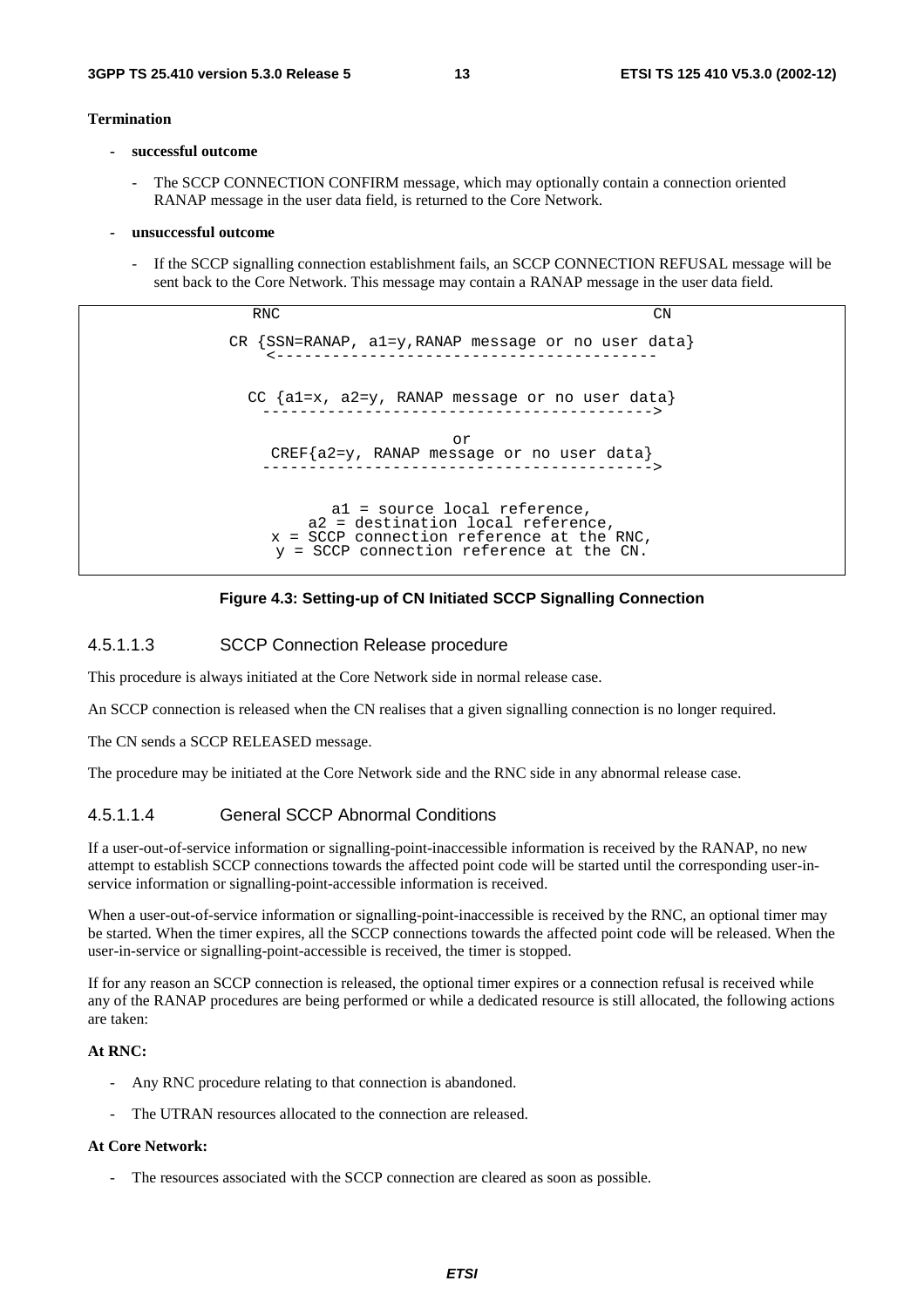#### 4.5.1.2 Use of MTP3b

- For a given MSC, the RNC shall be able to access RANAP and ALCAP either under the same MTP3b destination point code, or under different point codes;
- For a given RNC, the MSC shall be able to access RANAP and ALCAP either under the same MTP3b destination point code, or under different point codes.

#### 4.5.2 Use of Transport Network User Plane as User Data Bearer

#### 4.5.2.1 Use of AAL2

In the ATM transport option AAL2 is used as the user data bearer towards the CS domain.

Q.2630.2 is used as the protocol for dynamically setup AAL-2 connections over Iu towards the CS domain. Q.2630.2 adds new optional capabilities to Q.2630.1.

#### 4.5.2.2 Use of GTP-U

GTP-U is used as the user data bearer towards the PS domain.

RANAP Signalling is used to establish, modify and release the GTP-U tunnels towards the PS domain.

#### 4.5.2.3 Use of RTP

RTP/UDP/IP is used as the user data bearer towards the CS domain in the IP transport option. The use of RTCP [x2] is optional.

RANAP Signalling is used to establish, modify and release RTP sessions towards the CS domain.

#### 4.5.3 Use of Transport Network User Plane on Iu-BC

TCP/IP is used as the bearer for the radio network layer protocol over  $I_u$ -BC.

The TCP connection is normally established by the CN using standard TCP procedures.

A new TCP connection is established by the RNC only when there is information (e.g. failure or restart indications) that needs to be sent from RNC to the CN, and there is no existing TCP connection. The RNC shall establish the connection using standard TCP procedures.

The node that established the connection shall release the TCP connection.

## 5 Functions of the I<sub>u</sub> Interface Protocols & Functional **Split**

### 5.1 General

This subclause defines the functional split between the core network and the UMTS radio access network. In addition, the possible interaction between the functions is defined. The functional split is shown in table 5.1.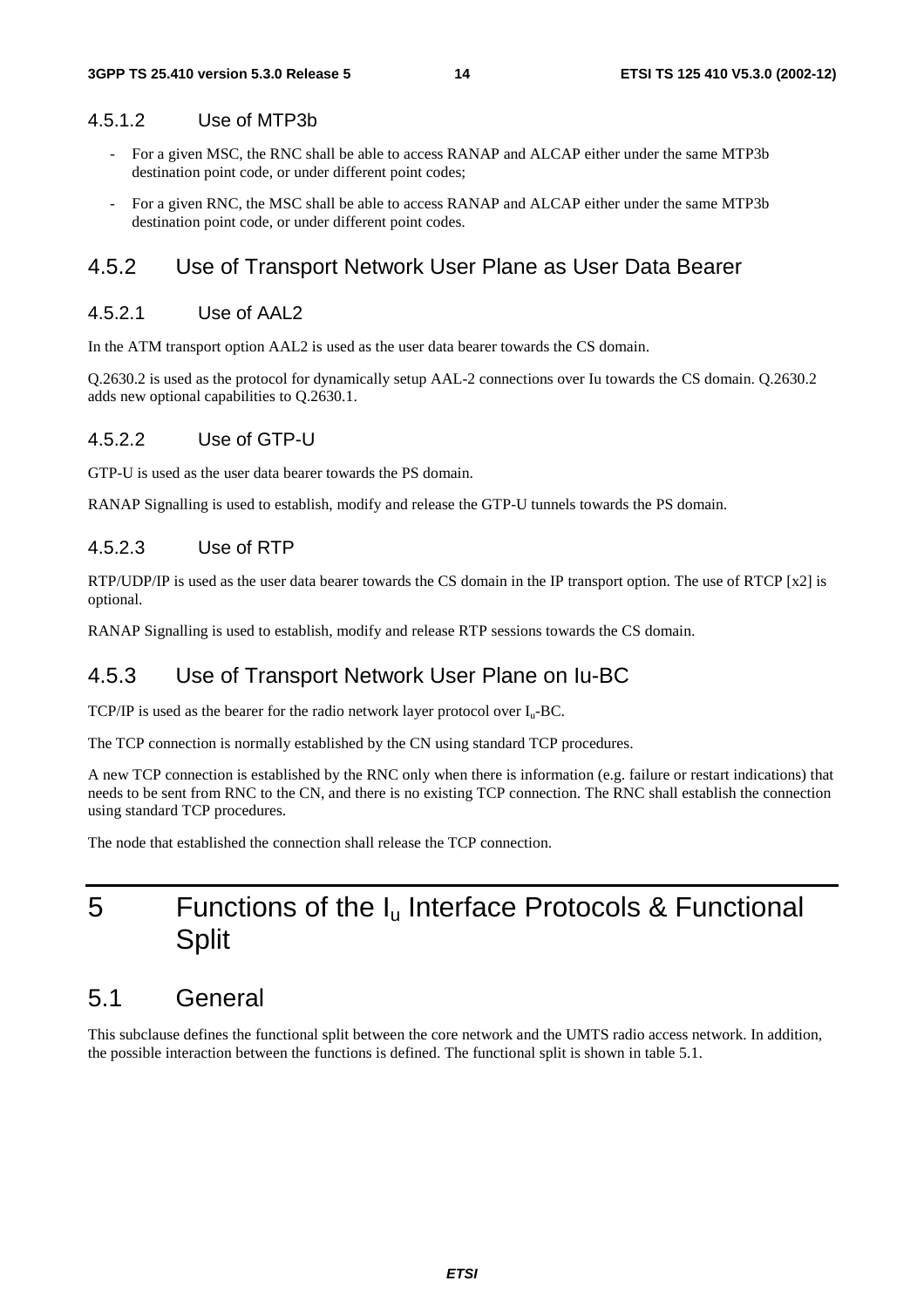| <b>Function</b>                                      | <b>UTRAN</b>                    | $\overline{\text{CN}}$  |
|------------------------------------------------------|---------------------------------|-------------------------|
| <b>RAB management functions:</b>                     |                                 |                         |
| RAB establishment, modification and release          |                                 | X                       |
| RAB characteristics mapping $I_u$ transmission       | $\frac{\mathsf{X}}{\mathsf{X}}$ |                         |
| bearers                                              |                                 |                         |
| RAB characteristics mapping Uu bearers               | <u>Х</u>                        |                         |
| RAB queuing, pre-emption and priority                | $\overline{\mathsf{x}}$         | X                       |
|                                                      |                                 |                         |
| <b>Radio Resource Management functions:</b>          |                                 |                         |
| Radio Resource admission control                     | Χ                               |                         |
| <b>Broadcast Information</b>                         | $\overline{\mathsf{x}}$         | Χ                       |
|                                                      |                                 |                         |
| Iu link Management functions:                        |                                 |                         |
| I <sub>u</sub> signalling link management            | Χ                               | х                       |
| ATM VC management                                    | X                               | $\overline{\mathsf{x}}$ |
| AAL2 establish and release                           | X                               | X                       |
| AAL5 management                                      | $\overline{\mathsf{x}}$         | $\overline{\mathsf{x}}$ |
| GTP-U Tunnels management                             | $\overline{\mathsf{x}}$         | X                       |
| <b>TCP Management</b>                                | $\overline{\mathsf{x}}$         | X                       |
| <b>Buffer Management</b>                             | X                               |                         |
|                                                      |                                 |                         |
| Iu U-plane (RNL) Management:                         |                                 |                         |
| I <sub>u</sub> U-plane frame protocol management     |                                 | X                       |
| I <sub>u</sub> U-plane frame protocol initialization | х                               |                         |
|                                                      |                                 |                         |
| <b>Mobility management functions:</b>                |                                 |                         |
| Location information reporting                       | X                               | Χ                       |
| Handover and Relocation                              |                                 |                         |
| Inter RNC hard HO, lur not used or not available     | Χ                               | Χ                       |
| Serving RNS Relocation (intra/inter MSC)             | $\overline{\mathsf{x}}$         | $\overline{\mathsf{x}}$ |
| Inter system hard HO (UMTS-GSM)                      | $\overline{\mathsf{x}}$         | $\overline{\mathsf{x}}$ |
| Inter system Change (UMTS-GSM)                       | $\overline{\mathsf{x}}$         | Χ                       |
| Paging Triggering                                    |                                 | $\overline{\mathsf{x}}$ |
|                                                      |                                 |                         |
| <b>Security Functions:</b>                           |                                 |                         |
| Data confidentiality                                 |                                 |                         |
| Radio interface ciphering                            | Х                               |                         |
| Ciphering key management                             |                                 | Χ                       |
| User identity confidentiality                        | Χ                               | $\overline{\mathsf{x}}$ |
| Data integrity                                       |                                 |                         |
| Integrity checking                                   | Χ                               |                         |
| Integrity key management                             |                                 | X                       |
|                                                      |                                 |                         |
| <b>Service and Network Access functions:</b>         |                                 |                         |
| CN Signalling data                                   | X                               | X                       |
| Data Volume Reporting                                | $\overline{\mathsf{x}}$         |                         |
| <b>UE Tracing</b>                                    | Χ                               | Χ                       |
| Location reporting                                   | $\overline{\mathsf{x}}$         | $\overline{\mathsf{x}}$ |
|                                                      |                                 |                         |
| I <sub>u</sub> Co-ordination functions:              |                                 |                         |
| Paging co-ordination                                 | х                               | X                       |
| <b>NAS Node Selection Function</b>                   | X                               |                         |

#### **Table 5.1: Iu interface functional split**

## 5.2 RAB management Functions

### 5.2.1 RAB establishment, modification and release function

The RAB, Radio Access Bearer, is defined to be set-up between UE and CN. Depending on subscription, service, requested QoS etc. different types of RABs will be used. It is the CN that controls towards the UTRAN the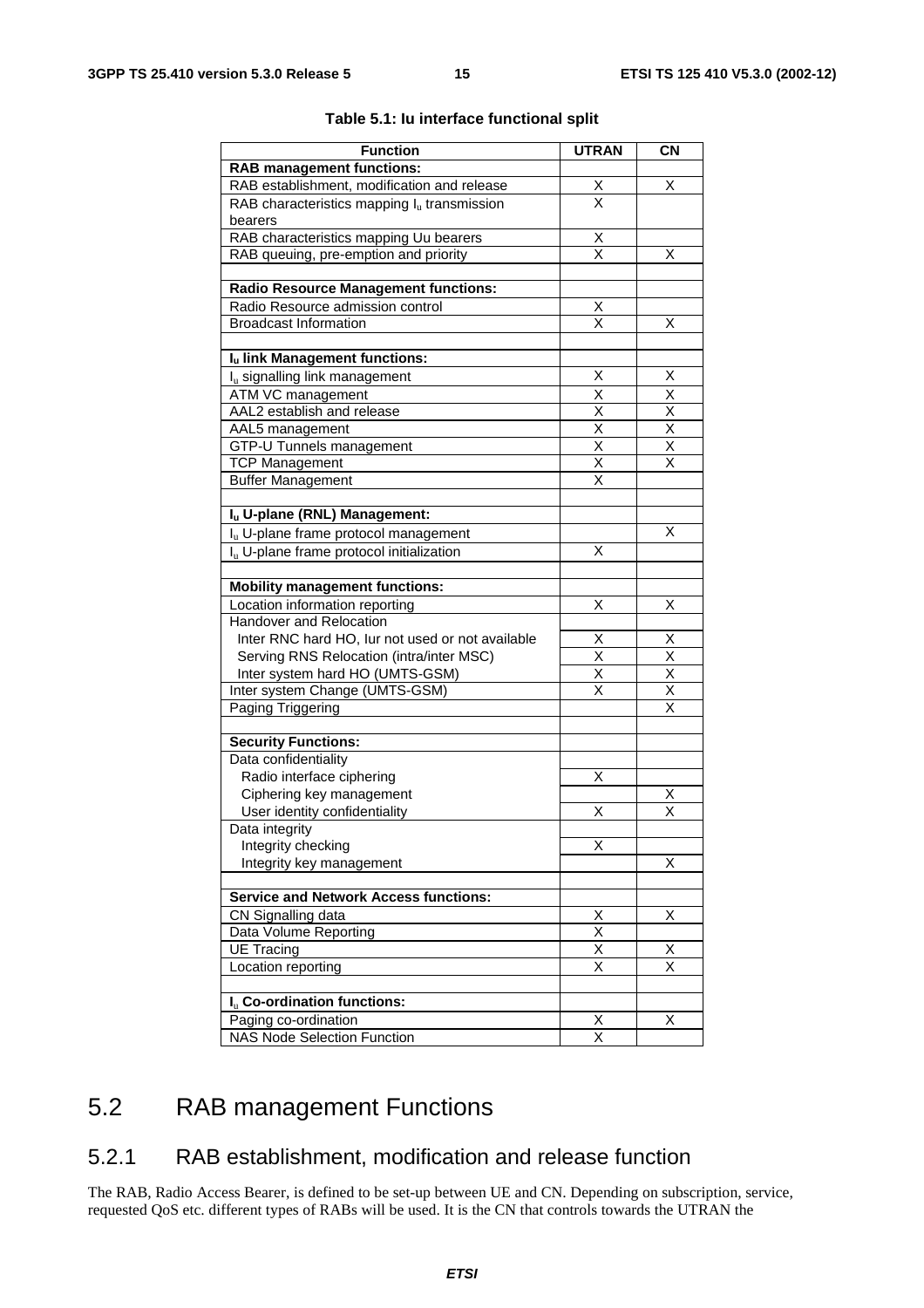establishment, modification or release of a RAB. Furthermore, the CN selects the type of the transport bearer, i.e. ATM or IP.

The RAB identity is allocated by CN by mapping the value for the NAS Binding information (from the actual protocol IE for the respective CN domain) to the RAB ID as specified in [3]. The RAB identity is globally significant on both the radio bearer and on the Iu bearer for a given UE in a particular CN domain.

RAB establishment, modification and release is a CN initiated function.

RAB establishment, modification and release is a UTRAN executed function.

RAB release request is a UTRAN initiated function, triggered when UTRAN e.g. fails to keep the RAB established with the UE.

#### 5.2.2 RAB characteristics mapping to Uu bearers function

The RAB characteristics mapping function is used to map the radio access bearers to the Uu bearers. The mapping is performed during the establishment of the RAB. UTRAN shall perform the mapping between the bearers.

RAB mapping to Uu transmission bearers is a UTRAN function.

#### 5.2.3 RAB characteristics mapping to Iu transport bearers

The RAB characteristics mapping function is used to map the radio access bearers to the Iu interface transport bearers. The mapping is performed during the establishment of the RAB.

UTRAN shall perform this mapping between the bearers if AAL2 is used, since it is the UTRAN that establishes the AAL2 connections.

In case of RAB towards the PS domain, UTRAN shall perform the mapping between the radio access bearers and the IP layer.

RAB characteristics mapping to Iu transport bearers is a UTRAN function.

### 5.2.4 RAB queuing, pre-emption and priority function

The allocation/retention priority level of a RAB is determined by the CN based on e.g. subscription information, QoS information etc. Accordingly, the CN shall request RAB establishment or modification with an indication of the priority level and the pre-emption capability of that RAB and the queuing vulnerability. Queuing and resource pre-emption shall be performed by UTRAN accordingly.

RAB queuing, pre-emption and allocation/retention priority handling is a UTRAN controlled function.

RAB queuing, pre-emption and allocation/retention priority setting is a CN function.

#### 5.3 Radio Resource Management over Iu

#### 5.3.1 Radio resource admission control

When UTRAN receives a request to establish or modify a radio access bearer from the CN, the current radio resource situation is analysed and the admission control either accepts or rejects the request. This is called "Radio resource admission control" and is handled by the UTRAN. If the request is queued, it is handled by the RAB queuing, preemption and priority function.

#### 5.3.2 Broadcast information management

This function consists in the broadcast from network toward UE of some information in the coverage area of the whole network or different parts of the network.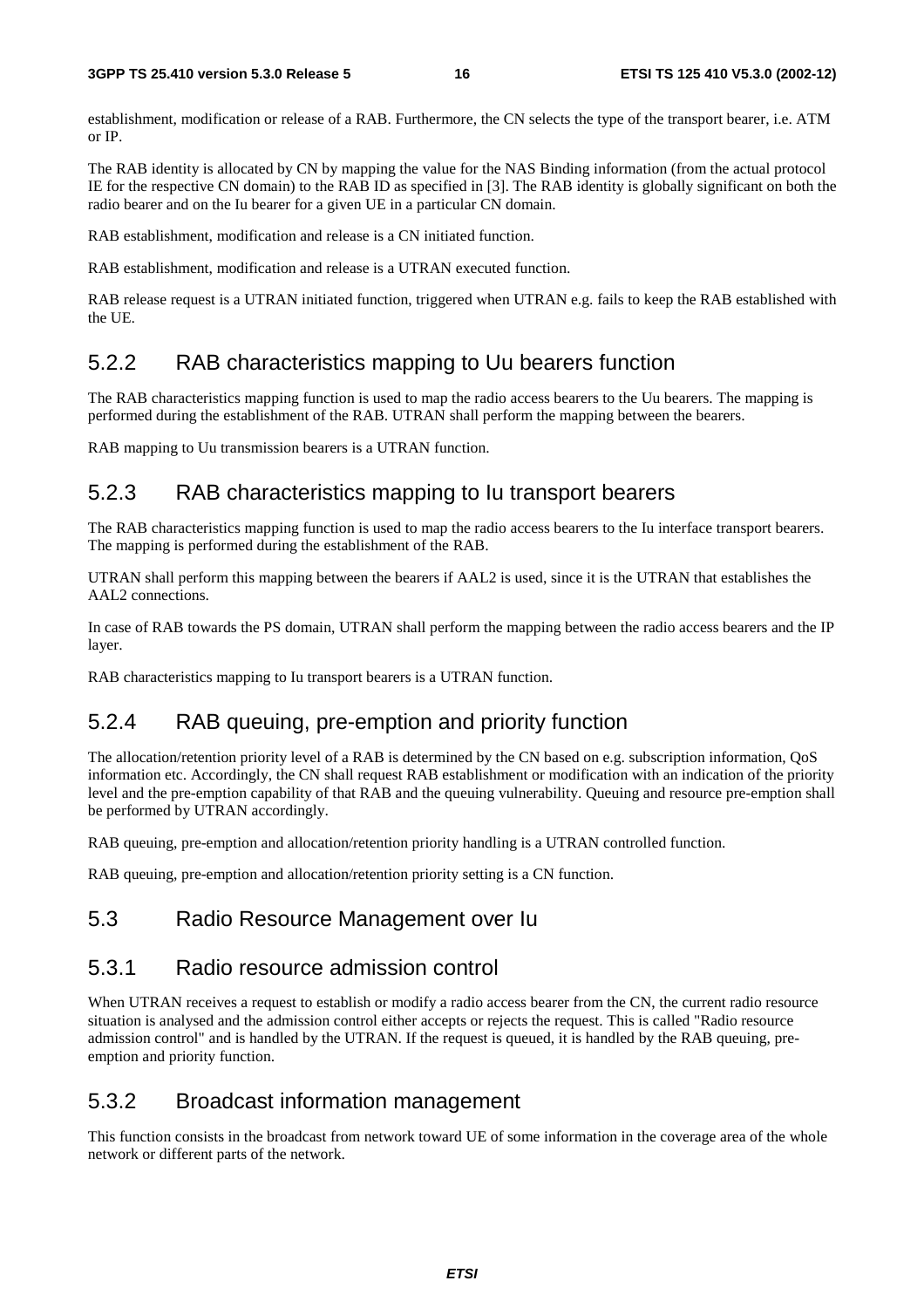There are two kinds of Broadcast information management. UTRAN broadcast information, and Cell Broadcast information management. All UTRAN broadcast information management shall be handled locally within UTRAN. All Cell Broadcast information is controlled by CN and executed by UTRAN.

## 5.4 Iu link Management functions

### 5.4.1 Iu Signalling Link Management function

The  $I<sub>u</sub>$  signalling link management function provides a reliable transfer of the radio network signalling between UTRAN and CN. Both CN and UTRAN manage the function.

This function is in particular responsible for Iu signalling connection establishment, which can be established either by the CN or the RNC and for  $I_u$  signalling connection release, which is controlled by CN possibly upon UTRAN request.

### 5.4.2 ATM Virtual Connection Management function

This function refers to handling of ATM Virtual Connections (VCs) between CN and UTRAN.

This function shall be used to establish, maintain and release the ATM VCs. For permanent VCs, it is regarded to be an O&M function.

This function also includes the selection of a Virtual Circuit to be used for a particular RAB. The selection of ATM VC upon an Iu radio access bearer service request, shall be done by UTRAN. The selected VC shall fulfil the requirements of the request. The VC may consist of several sublinks: such as SCCP connections, AAL2 connections or IP flows.

### 5.4.3 AAL2 connection establish and release function

This function is used to establish and release the AAL type 2 connections between CN and UTRAN upon an Iu radio access bearer service request. Both UTRAN and CN are taking part in the establishment of AAL2 connection. UTRAN shall initiate both establishment and release of AAL2 connections. In abnormal cases, the CN may also initiate release of AAL2 connections. The use of AAL2 for Iu transmission bearers depends on type of CN.

### 5.4.4 AAL5 management function

AAL5 connections between CN and UTRAN shall be pre-configured at system initialisation. Basic configuration is PVCs. For user data, SVC is possible.

The AAL5 management is a function handled by both the CN and the UTRAN.

### 5.4.5 GTP-U tunnels management function

This function is used to establish and release GTP-U tunnels between CN and UTRAN upon a radio access bearer service request. This involves assigning a tunnel identifier for each direction and the creation of a context containing the tunnel information. The tunnel identifier for the downlink is allocated by the UTRAN, and the tunnel identifier for the uplink is allocated by the CN. Both CN and UTRAN should maintain the context. The use of GTP-U for  $I<sub>u</sub>$  transport bearers depends on type of CN.

### 5.4.6 TCP Management Function

This function is used to establish and release the TCP connections between CN and UTRAN over  $I_u$ -BC.

The TCP management function exists in both UTRAN and CN.

### 5.4.7 Buffer Management

Congestion control shall be performed over the Iu user plane using buffer management and no flow control.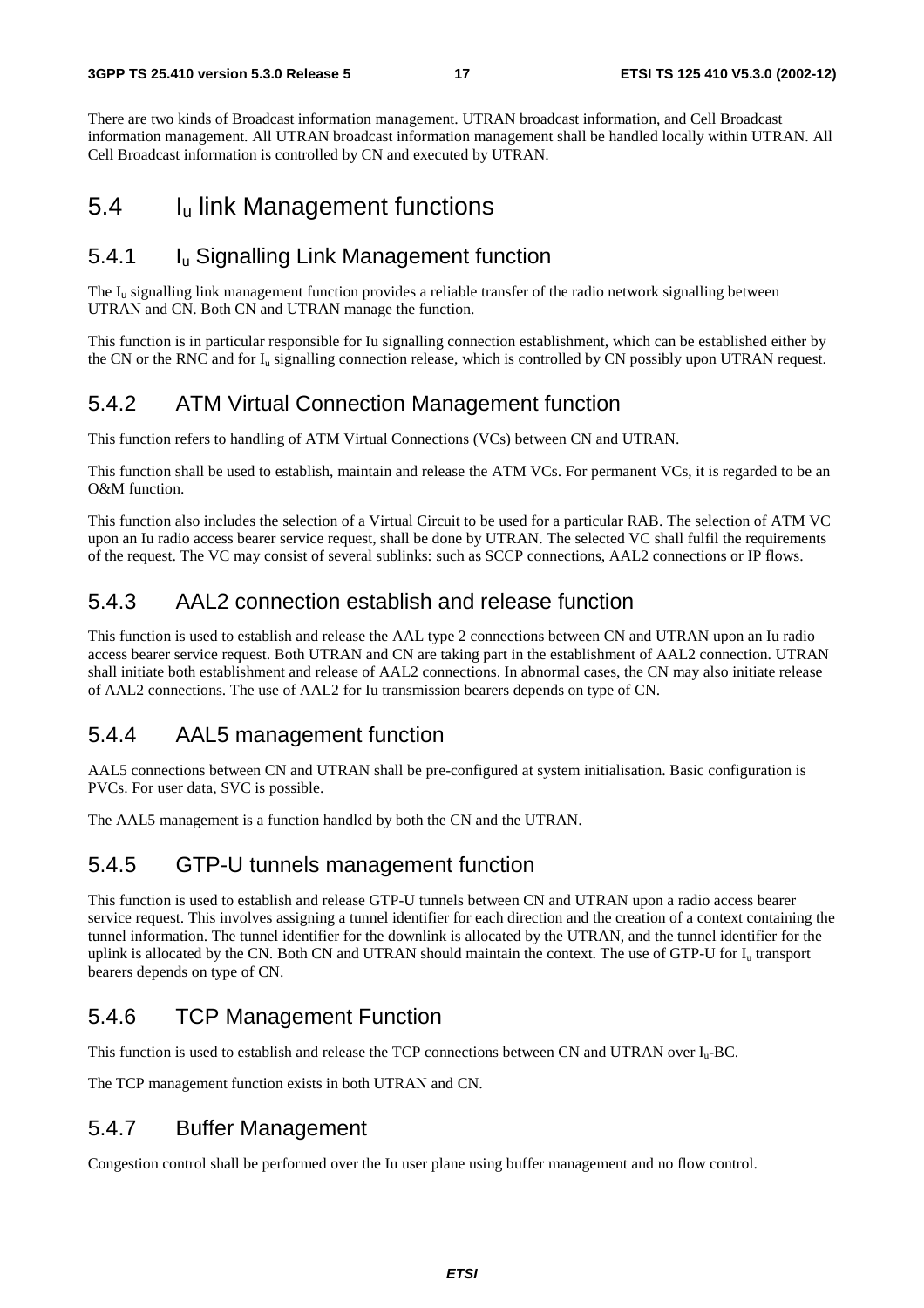This function includes buffers to store received packet data units that at reception can not be processed due to e.g. congestion. In UTRAN, there must be a buffer management function handling received packets from the peer CN node.

The used mechanism is not in the scope of the present document and not relevant to be standardised.

Buffer management is a UTRAN function.

#### 5.4.8 RTP Session Management Function

This function is used to establish and release RTP sessions between CN and UTRAN upon a radio access bearer service request. This involves assigning a RTP session identifier for each direction and the creation of a context containing the RTP session information. The RTP session identifier for the downlink is allocated by the UTRAN, and the RTP session identifier for the uplink is allocated by the CN. Both CN and UTRAN should maintain the RTP session context. The use of RTP for Iu transport bearers depends on type of CN.

### 5.5 Iu U-plane (RNL) Management Functions

### 5.5.1 Iu U-plane frame protocol mode selection function

The I<sub>u</sub> UP in the Radio Network Layer provides modes of operation that can be activated on RAB basis. For a given RAB, the  $I_{\text{u}}$  UP operates either in a Transparent or in Support mode.  $I_{\text{u}}$  U-plane frame protocol mode is selected by the CN. A set of appropriate U-plane version(s) is indicated within RANAP. The final U-plane version is selected during the Iu UP initiation procedure among the indicated version(s).

This function is a CN function.

### 5.5.2 Iu U-plane frame protocol initialisation

 $I_{u}$  U-plane frame protocol is initialised by the UTRAN. In certain cases, as described in [15], the  $I_{u}$  U-plane frame protocol may be initialised by the CN.

### 5.6 Mobility Management Functions

### 5.6.1 Location information update function

Some functionality within the CN, needs information about the present location of an active UE, i.e. a UE with established signalling connection. The Location information update function is used to transfer this information from the UTRAN to the CN. It is the UTRAN responsibility to send this information initially at the signalling connection establishment for a UE and at any change of the UE location as long as the signalling connection exists. For this function, the location information shall be at Location and Routing Area level.

#### 5.6.2 Handover and Relocation functions

#### 5.6.2.1 Inter RNC hard HO function, Iur not used or not available

This functionality includes procedures for handover from one RNC to another RNC when Iur interface is not used or is not available, i.e. soft handover is not possible. The connection is switched in the CN, so both UTRAN and CN are involved. Both intra and inter CN entity cases are applicable. This functionality includes also the moving of the Serving RNS functionality from one RNC to another RNC.

#### 5.6.2.2 Serving RNS Relocation function

This functionality allows moving the Serving RNS functionality from one RNC to another RNC, e.g. closer to where the UE has moved during the communication. The Serving RNS Relocation procedure may be applied when active cell management functionality has created a suitable situation for it. Both UTRAN and CN are involved.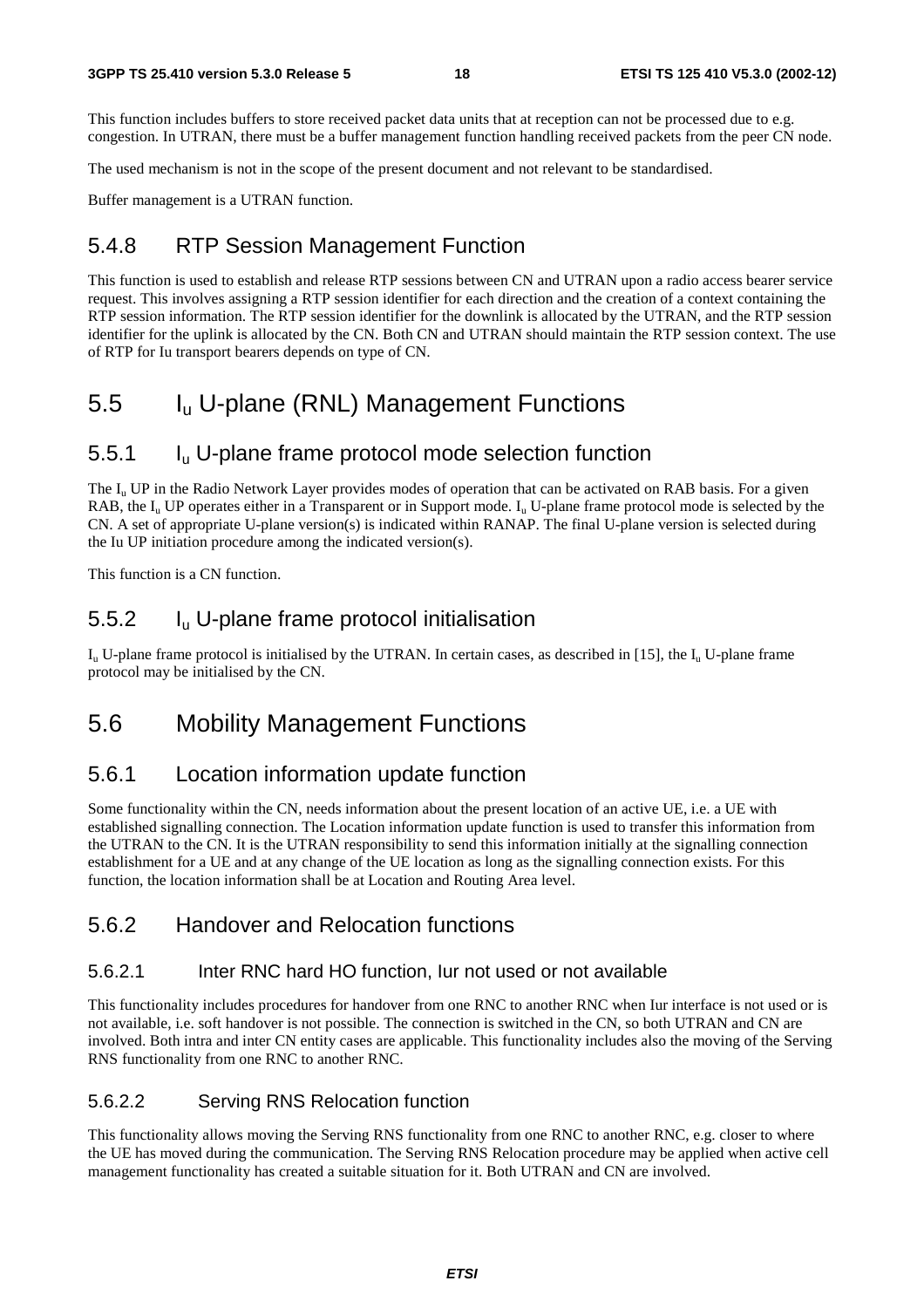#### 5.6.2.3 Inter system Handover (e.g. UMTS-GSM) function

Inter system handover is performed when a mobile hands over between cells belonging to different systems such as GSM and UMTS. For intersystem handover between UMTS and GSM, the GSM procedures are used within the GSM network. Both UTRAN and CN are involved.

NOTE: The GSM BSSMAP procedures are outside the scope of the present document.

### 5.6.2A Inter System Change (e.g. UMTS-GSM) function

Inter system change is performed when a GPRS attached mobile moves from cells belonging to different systems such as GSM and UMTS. For intersystem change between UMTS and GSM, the GPRS procedures are used within the GPRS network. Both UTRAN and CN are involved.

### 5.6.3 Paging Triggering

The Core Network shall, when considered necessary, trigger the Location/Routing/RNC Area paging in the UTRAN system.

### 5.6.4 Shared Networks Access Control

The Shared Networks Access Control function allows the CN to request the UTRAN to apply UE specific access control to the UTRAN and the neighbouring networks on a PLMN or an SNA basis. The Shared Networks Access Control function is further described in [1].

### 5.7 Security Functions

#### 5.7.1 Data Confidentiality

#### 5.7.1.1 Radio interface ciphering function

The radio interface shall be ciphered upon request of the Core Network. Both Signalling and user data may be subject to ciphering. The ciphering shall be done within UTRAN.

#### 5.7.1.2 Ciphering key management function

The ciphering key and the permitted algorithm shall be supplied by the CN. UTRAN selects the used algorithm.

### 5.7.2 Data integrity

#### 5.7.2.1 Integrity checking

The purpose of the integrity check is to make sure that the signalling continues between the same elements as by authentication. The integrity check shall be done within the UTRAN.

#### 5.7.2.2 Integrity key management

The integrity key and the permitted algorithm shall be supplied by the CN. UTRAN selects the used algorithm.

### 5.8 Service and Network Access Functions

### 5.8.1 Core Network signalling data transfer function

The NAS CN signalling data such as Call Control (CC), Session Management (SM), Mobility Management (MM), Short Message Services Point to Point and Supplementary Services (SS) shall be transparently conveyed between the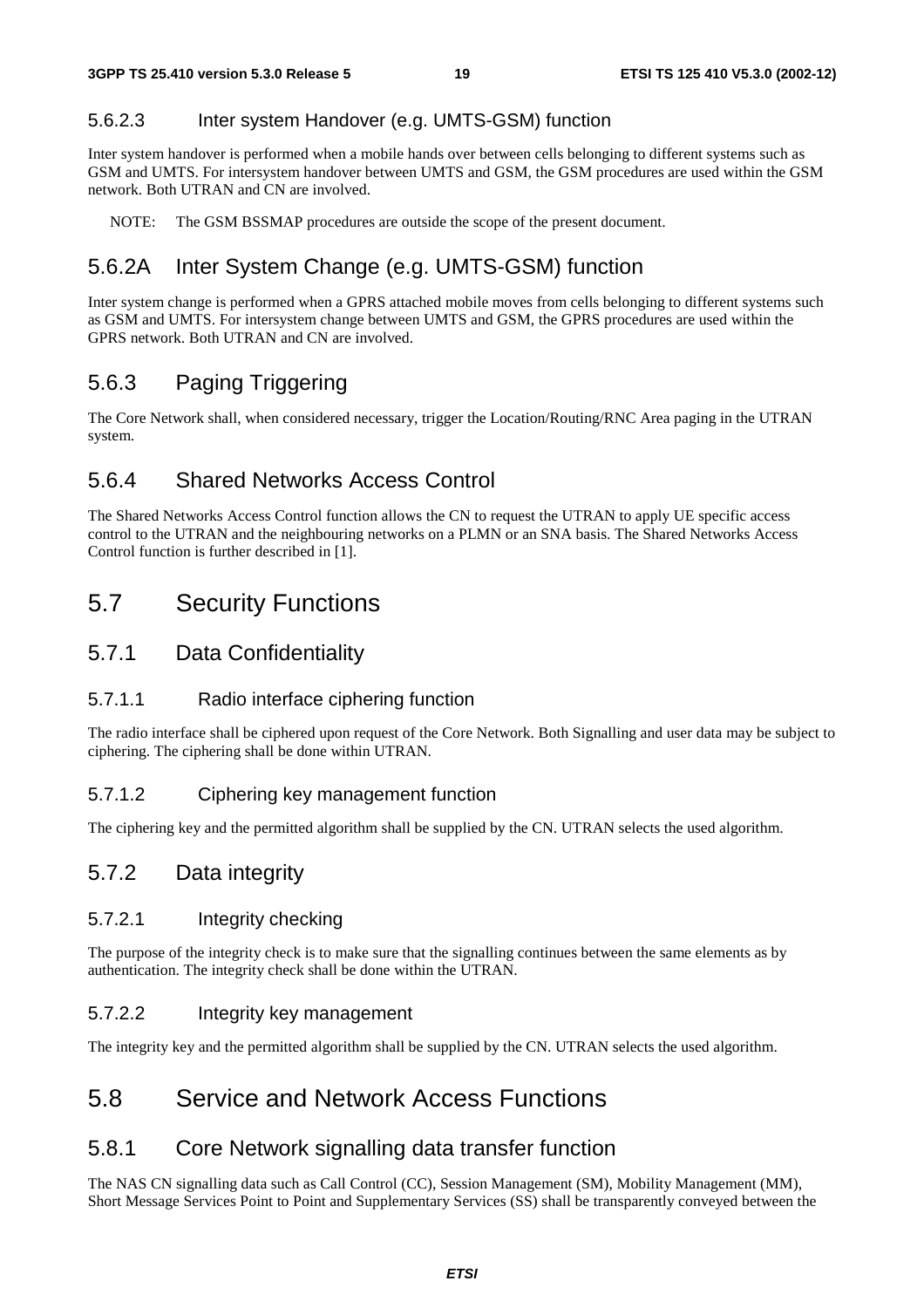CN and the UE. Over the Iu interface, the same Iu interface channel that is used for the UTRAN-CN signalling shall be used.

### 5.8.2 Data Volume Reporting

The data volume reporting function is used to report the volume of unacknowledged data to the CN. The function shall be in the UTRAN and is triggered from the CN.

### 5.8.3 UE Tracing

This feature allows tracing of various events related to the UE and its activities. This is an O&M functionality.

### 5.8.4 Location reporting function

The positioning function performs the determination of the geographical position for an UE. The location reporting function transfers the positioning information between the UTRAN and the CN according to CN commands. This function involves UTRAN and CN.

## 5.9 Co-ordination Functions

### 5.9.1 Paging Co-ordination function

The two CN domain architecture implies need for a page co-ordination, i.e. handling of page triggered by one CN node when UE has a signalling connection to the other CN node. The paging co-ordination is performed by UTRAN and/or optionally by CN. The Common ID is used for UTRAN paging co-ordination. The CN provides the UTRAN with the Common ID.

The paging co-ordination is a UTRAN function. Optionally the paging co-ordination may be performed in the CN.

### 5.9.2 NAS Node Selection Function

The optional NAS Node Selection Function enables the RNC to initially assign CN resources to serve a UE and subsequently setup a signalling connection to the assigned CN resource.

The method by which the RNC initially assigns CN resources is implementation dependent.

The NNSF is described in detail in [25].

### 5.9.3 Information Transfer Function

The Information Transfer function allows configuration data to be passed from the CN to the RNC upon CN trigger. This function is operated in acknowledged mode. It should be used by the CN to maintain alignment between the data as configured in the CN and the configuration data provided to the UTRAN. This may be used e.g. to coordinate the SNA geographical definition (LA to SNA mapping) between CN and UTRAN in order to apply access control on an SNA basis.

## 6 Iu Interface Protocol Structure

### 6.1 General

The Radio Network signalling over Iu consists of the Radio Access Network Application Part (RANAP). The RANAP protocol consists of mechanisms to handle all procedures between the CN and UTRAN. It is also capable of conveying messages transparently between the CN and the UE without interpretation or processing by the UTRAN.

Over the  $I_u$  interface the RANAP protocol is, e.g. used for: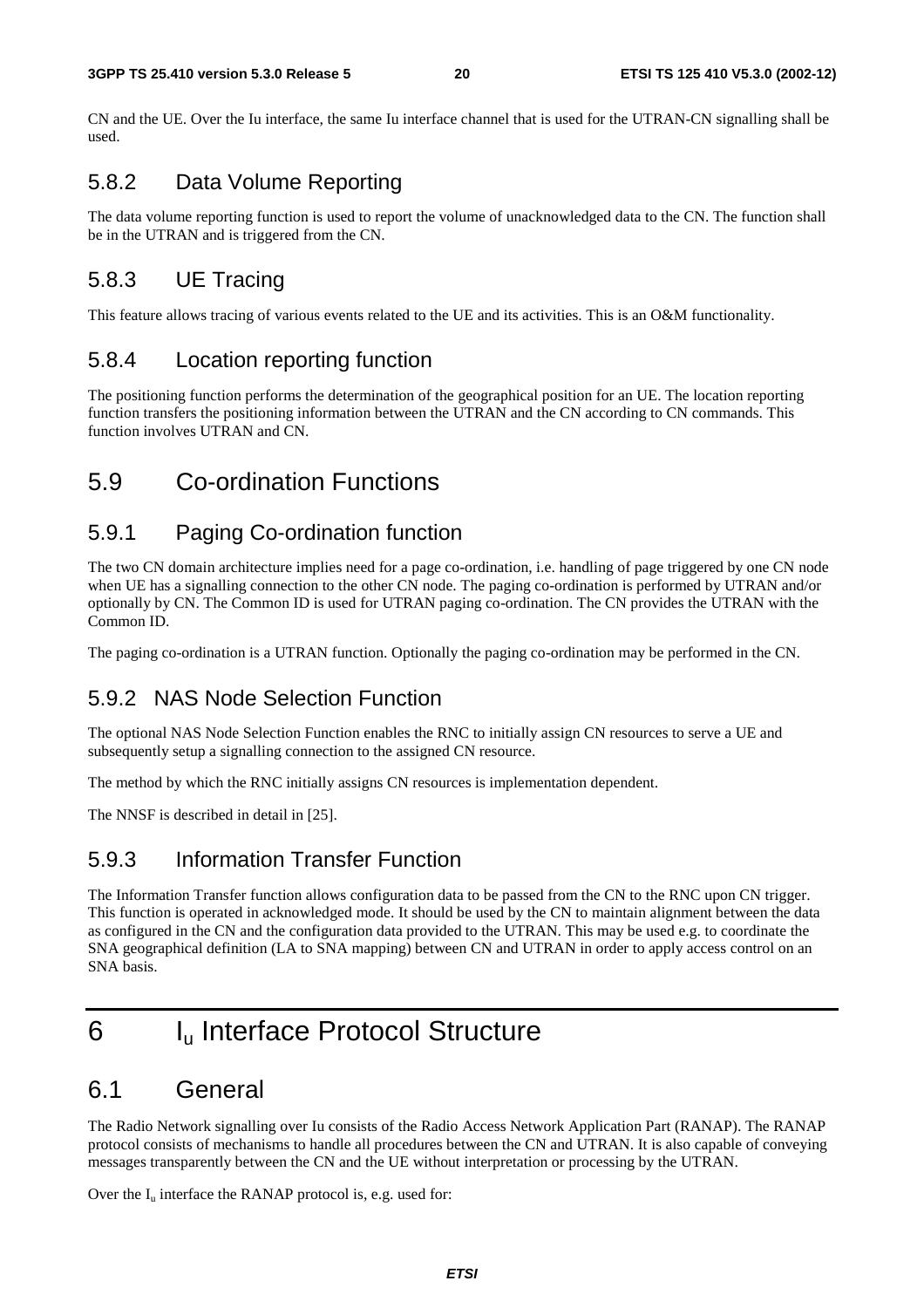- Facilitate a set of general UTRAN procedures from the Core Network such as paging -notification as defined by the notification SAP in [3].
- Separate each User Equipment (UE) on the protocol level for mobile specific signalling management as defined by the dedicated SAP in [3].
- Transfer of transparent non-access signalling as defined in the dedicated SAP in [3].
- Request of various types of UTRAN Radio Access Bearers through the dedicated SAP in [3].
- Perform the SRNS Relocation function.

The Radio Access Bearers are provided by the Access Stratum.

Over Iu-BC, a datagram mechanism is used, so there is no clear separation of control and user planes, and the SABP protocol is used for data transfer and signalling.

### 6.2 Iu-CS

Figure 6.1 shows the protocol structure for  $I_u$ -CS, following the structure described in [1].



\*) RTCP is optional

\*\*) depends on the interworking alternative selected (see [7])

**Figure 6.1: Iu –Interface Protocol Structure towards CS Domain**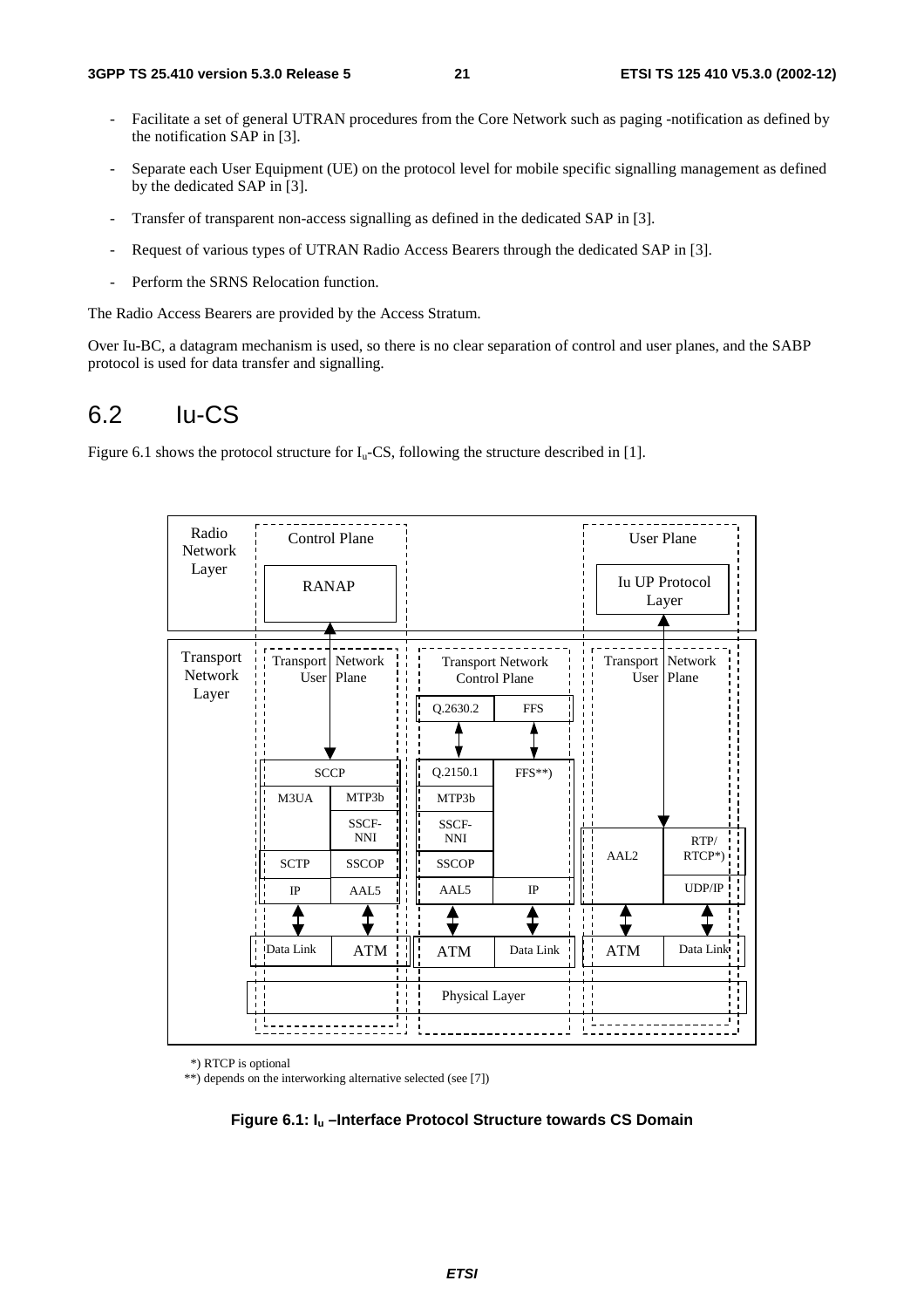## 6.3 Iu-BC

Figure 6.2 shows the protocol structure for the  $I_u$ -BC.



**Figure 6.2: Iu Interface Protocol Structure towards Broadcast Domain**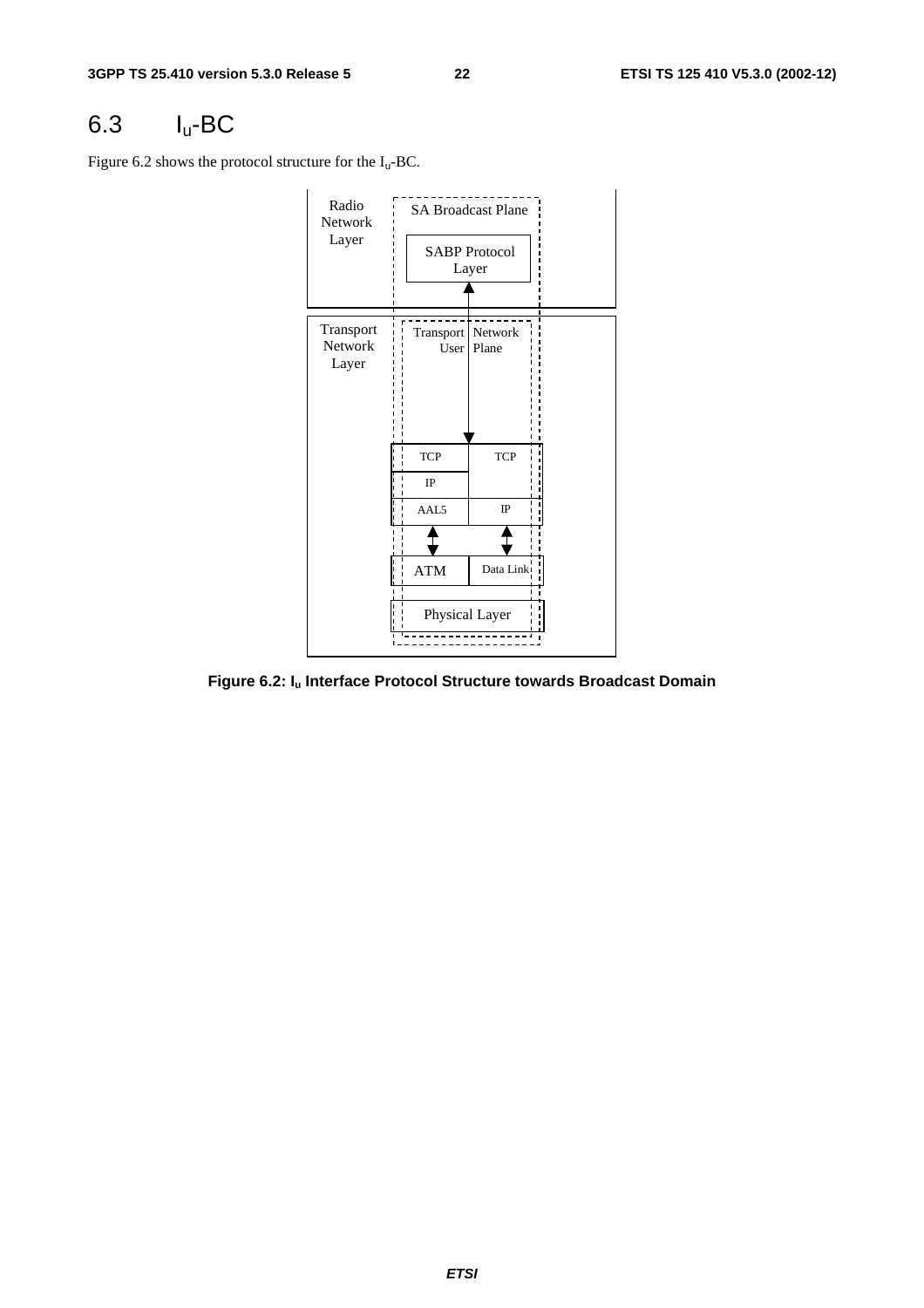## $6.4$  I<sub>u</sub>-PS

Figure 6.3 shows the protocol structure for Iu-PS, following the structure described in [1].



**Figure 6.3: Iu Interface Protocol Structure towards PS Domain** 

## 7 Other I<sub>u</sub> Interface Specifications

## 7.1 UTRAN I<sub>u</sub> Interface: Layer 1 (3GPP TS 25.411)

3GPP TS 25.411 [4] specifies the range of physical layer technologies that may be used to support the Iu interface.

## 7.2 UTRAN I<sub>u</sub> Interface: Signalling Transport (3GPP TS 25.412)

3GPP TS 25.412 [5] specifies the signalling bearers for the RANAP and transport network control plane protocols for both Iu-PS and Iu-CS.

## 7.3 UTRAN I<sub>u</sub> Interface: RANAP Specification (3GPP TS 25.413)

3GPP TS 25.413 [6] specifies the RANAP protocol for radio network control plane signalling over the Iu interface.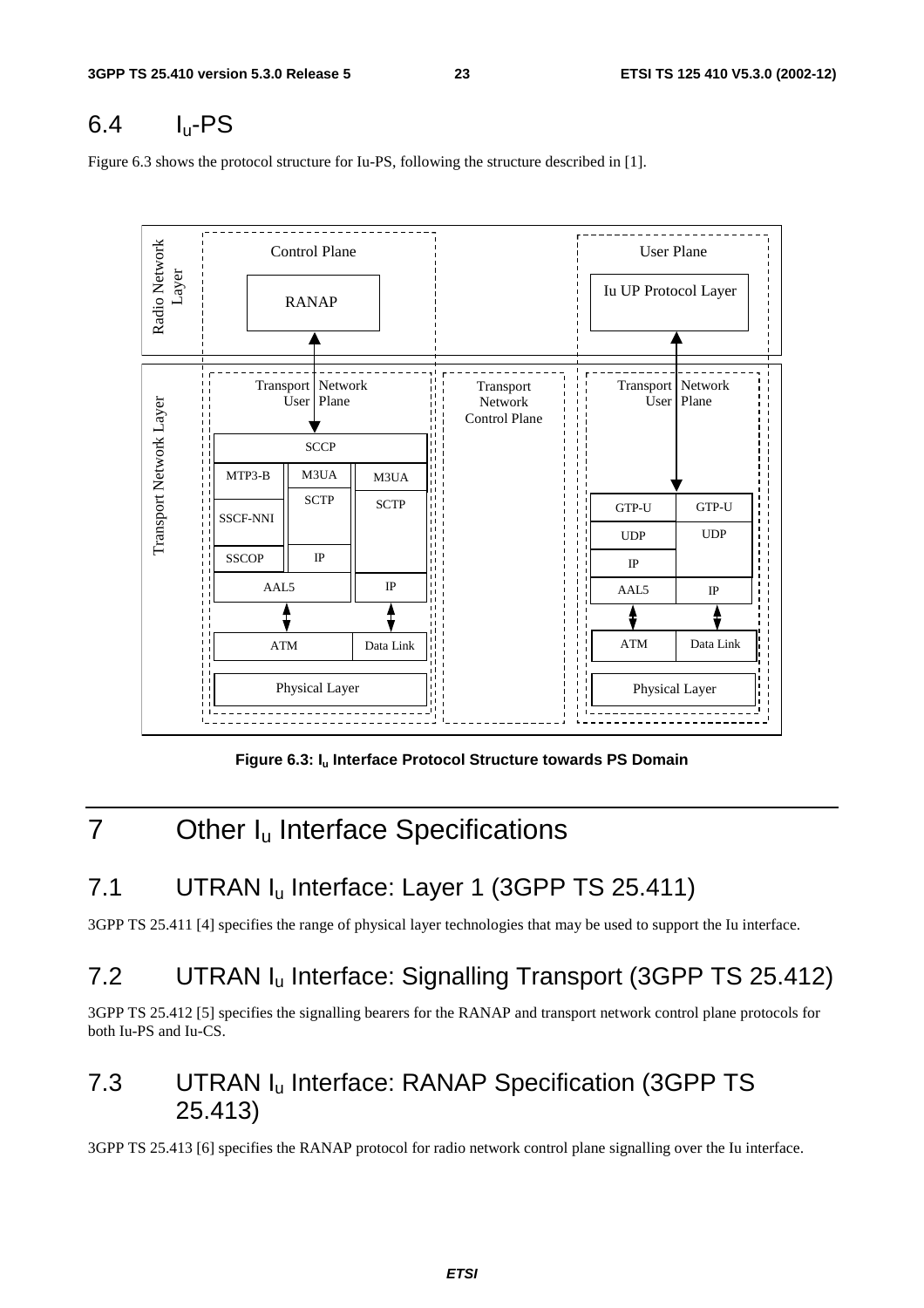## 7.4 UTRAN I<sub>u</sub> Interface: Data Transport and Transport Signalling (3GPP TS 25.414)

3GPP TS 25.414 [7] specifies the transport bearers for the user plane of the Iu interface. It also specifies the protocol used to control these transport bearers.

## 7.5 UTRAN I<sub>u</sub> Interface: CN-UTRAN User Plane Protocol (3GPP TS 25.415)

3GPP TS 25.415 [8] specifies the user plane frame handling protocol for the Iu interface.

## 7.6 UTRAN Iu Interface: Service Area Broadcast Protocol SABP (3GPP TS 25.419)

3GPP TS 25.419 [14] specifies the communication requirements over the Iu interface towards the BC domain.

## 7.7 Summary

The present document, 3GPP TS 25.410, specifies the general aspects and principles of the  $I_u$  interface as a whole.

The relationship between the other technical specifications that define the UTRAN Iu interface is shown in figure 7.1.



#### **Figure 7.1: Summary of Iu Interface Specification Structure**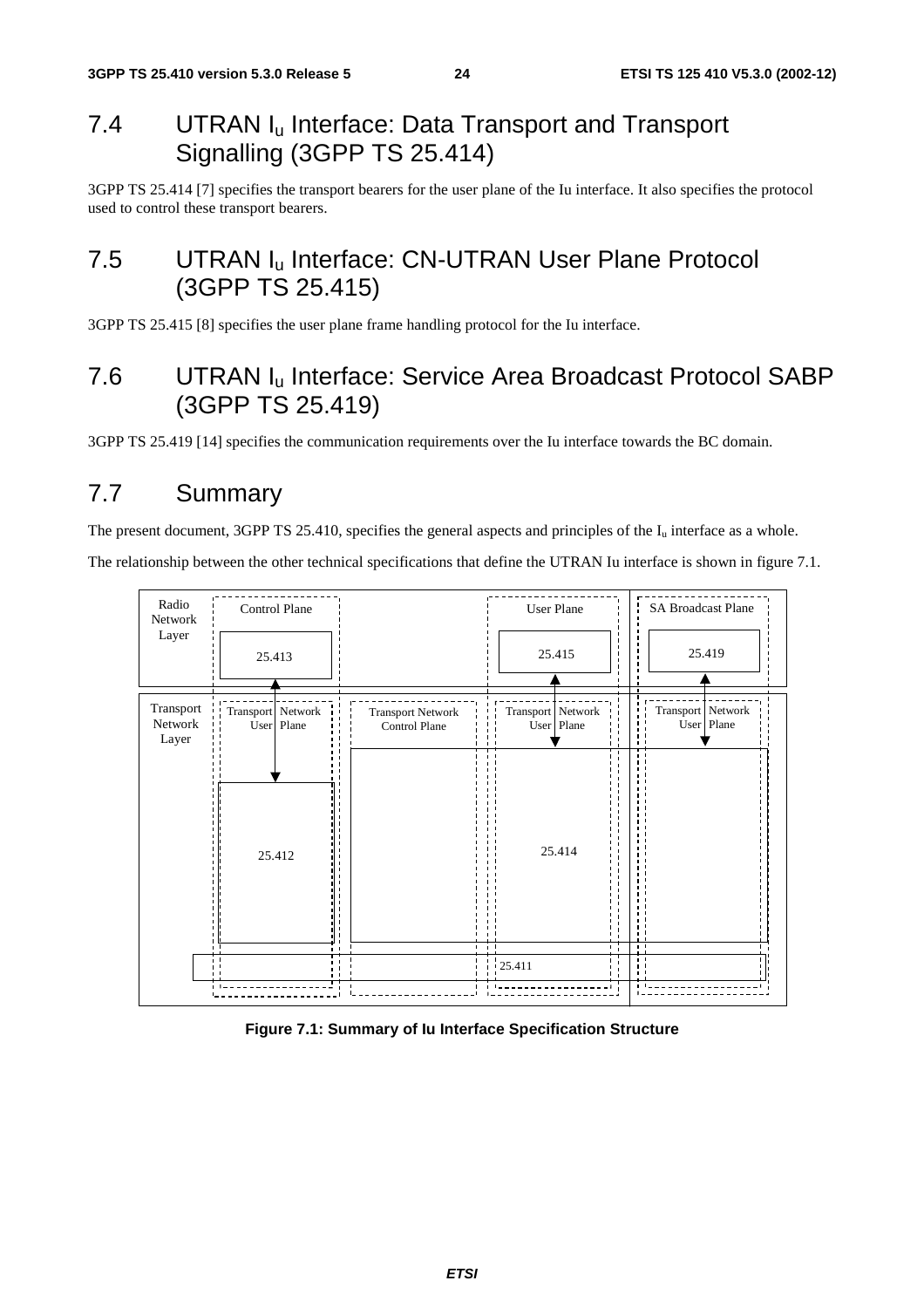## Annex A (informative): Change history

| <b>Change history</b> |         |                          |           |                       |                                                        |  |
|-----------------------|---------|--------------------------|-----------|-----------------------|--------------------------------------------------------|--|
| TSG RAN#              | Version | CR.                      | Tdoc RAN  | <b>New</b><br>Version | Subject/Comment                                        |  |
| <b>RAN 05</b>         |         | $\overline{\phantom{0}}$ |           | 3.0.0                 | Approved at TSG RAN #5 and placed under Change Control |  |
| <b>RAN 06</b>         | 3.0.0   | $\overline{\phantom{0}}$ |           | 3.1.0                 | Approved at TSG RAN #6 and placed under Change Control |  |
| <b>RAN 07</b>         | 3.1.0   | $\overline{\phantom{0}}$ |           | 3.2.0                 | Approved at TSG RAN #7                                 |  |
| <b>RAN 10</b>         | 3.2.0   | 005<br>007<br>800        | RP-000609 | 3.3.0                 | Approved at TSG RAN #10                                |  |
|                       |         |                          |           |                       |                                                        |  |

| <b>Change history</b> |      |               |           |     |                                                             |       |            |
|-----------------------|------|---------------|-----------|-----|-------------------------------------------------------------|-------|------------|
| <b>Date</b>           | TSG# | TSG Doc.      | <b>CR</b> | Rev | Subject/Comment                                             | Old   | <b>New</b> |
| 03/2001               | 11   | RP-010163     | 15        |     | Approved at TSG RAN #11 and placed under Change Control     |       | 4.0.0      |
| 06/2001               | 12   | RP-010372 018 |           |     | Approved at TSG RAN #12                                     | 4.0.0 | 4.1.0      |
| 06/2001               | 12   | RP-010391     | 022       |     | Approved at TSG RAN #12                                     | 4.0.0 | 4.1.0      |
| 09/2001               | 13   | RP-0105771020 |           | 4   | Intersystem Change clarifications                           | 4.1.0 | 4.2.0      |
| 09/2001               | 13   | RP-0105931021 |           | 2   | Iu UP version selection                                     | 4.1.0 | 4.2.0      |
| 09/2001               | 13   | RP-010697     | 009       |     | Iu connection principles enhancement, CS domain             | 4.1.0 | 4.2.0      |
| 12/2001               | 14   | RP-010847 024 |           |     | SS7 point codes over lu-cs                                  | 4.2.0 | 4.3.0      |
| 12/2001               | 14   | RP-010847 026 |           |     | <b>Iu-BC Connectivity</b>                                   | 4.2.0 | 4.3.0      |
| 12/2001               | 14   | RP-010847 028 |           |     | SCCP Connection Release Initiated by RNC in Abnormal case   | 4.2.0 | 4.3.0      |
| 12/2001               | 14   | RP-0108471031 |           |     | Addition of "Specification Notations" Section               | 4.2.0 | 4.3.0      |
| 12/2001               | 14   | RP-0108701029 |           |     | Confusing use of "per CN Domain"                            | 4.2.0 | 4.3.0      |
| 03/2002               | 15   | RP-0201891032 |           | 3   | Introduction of IP transport option in UTRAN                | 4.3.0 | 5.0.0      |
| 03/2002               | 15   | RP-020257     | 036       |     | NNSF Impacts upon the Iu Interface Connectivity             | 4.3.0 | 5.0.0      |
| 06/2002               | 16   | RP-020405     | 039       |     | Correction of TNL release                                   | 5.0.0 | 5.1.0      |
| 09/2002               | 17   | RP-0205991042 |           |     | Inclusion of RANAP message in RNC initiated SCCP Connection | 5.1.0 | 5.2.0      |
|                       |      |               |           |     | Request                                                     |       |            |
| 12/2002               | 18   | RP-020764 043 |           | 2   | Introduction of the Access Control Function                 | 5.2.0 | 5.3.0      |

**ETSI**